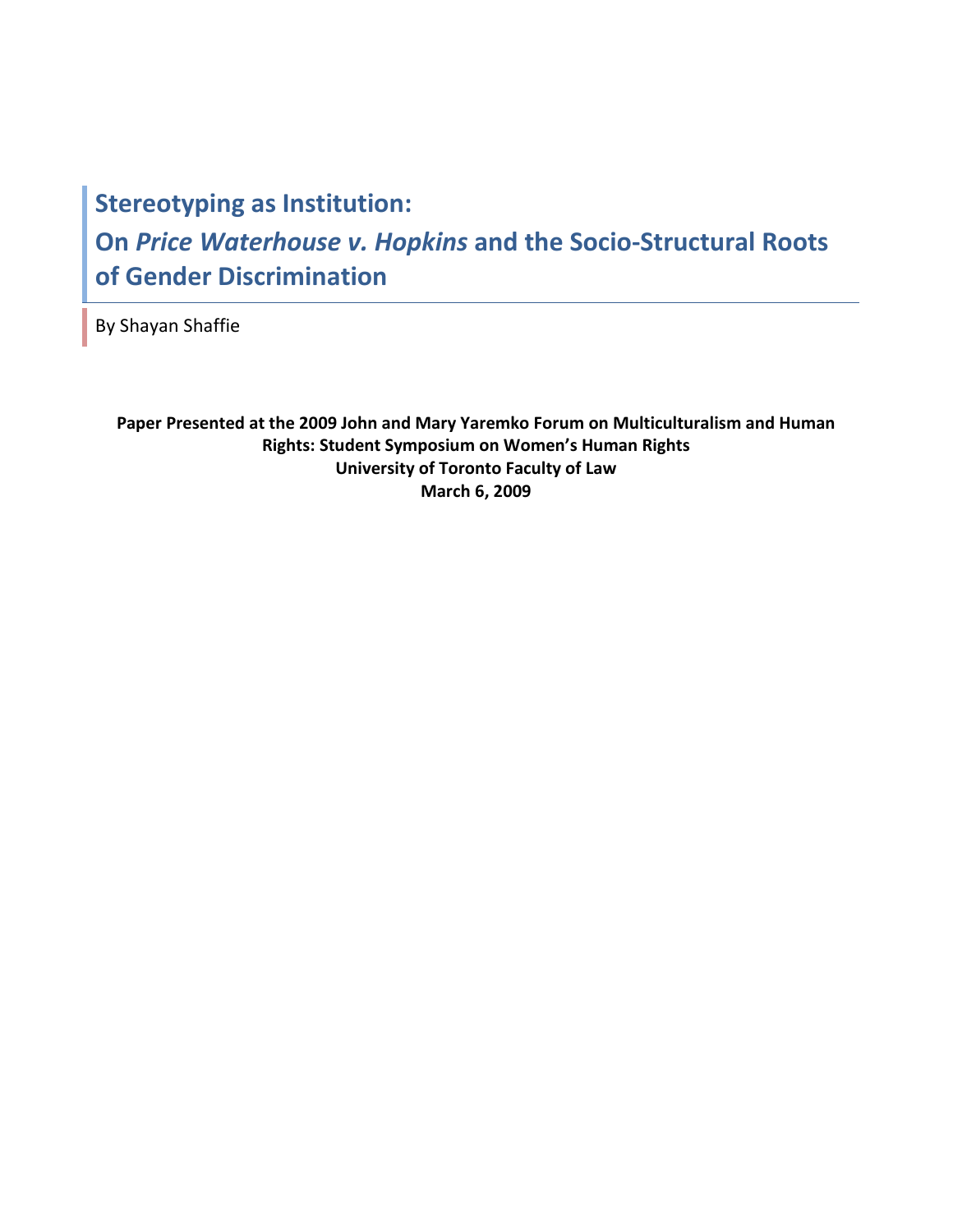This essay argues that an assessment of the socio-structural roots of gender stereotyping is a fundamental prerequisite for the effective analysis and resolution of legal disputes involving alleged instances of gender discrimination. It argues that, where gender discrimination forms a legal cause of action, neither the substantial content of the facts, nor a determination of most effective and lasting remedy can be properly construed without first taking into account the underlying *causes* and *contexts* which serve as the origins of gender stereotyping.

This essay advances its arguments under the auspice of *The Convention on the Elimination of All Forms of Discrimination Against Women*. [1](#page-1-0) It begins by drawing on current clinical and academic research to establish a broad framework for discerning the cognitive, legal, and socio-structural dimensions of stereotyping; it will then apply this framework to the leading U.S. Supreme Court decision on gender discrimination, *Price Waterhouse v. Hopkins*, in order to demonstrate how the particularized stereotyping in that case was but an extension of pre-existing stereotypes operating at the institutional base of Price Waterhouse;<sup>[2](#page-1-1)</sup> and lastly, it will consider how the *Price Waterhouse* decision may have been improved in light of Articles 5, 11, and 4(1) of *CEDAW* and the aims of transformational equality generally. Throughout this analysis, this essay will seek to demonstrate why the effective treatment and diagnosis of gender discrimination, especially in the employment context, hinges on exposing and examining the socio-

<span id="page-1-0"></span> $1$  Convention on the Elimination of All Forms of Discrimination against Women, G.A. res. 34/180, 34 U.N. GAOR Supp. (No. 46) at 193, U.N. Doc. A/34/46, *entered into force* Sept. 3, 1981 [*CEDAW*, *the Convention*]

<span id="page-1-1"></span><sup>2</sup> *Price Waterhouse v. Hopkins*, 490 U.S. 228 (1989), at 231-238; 25058 (United States, Supreme Court) [*Price Waterhouse*].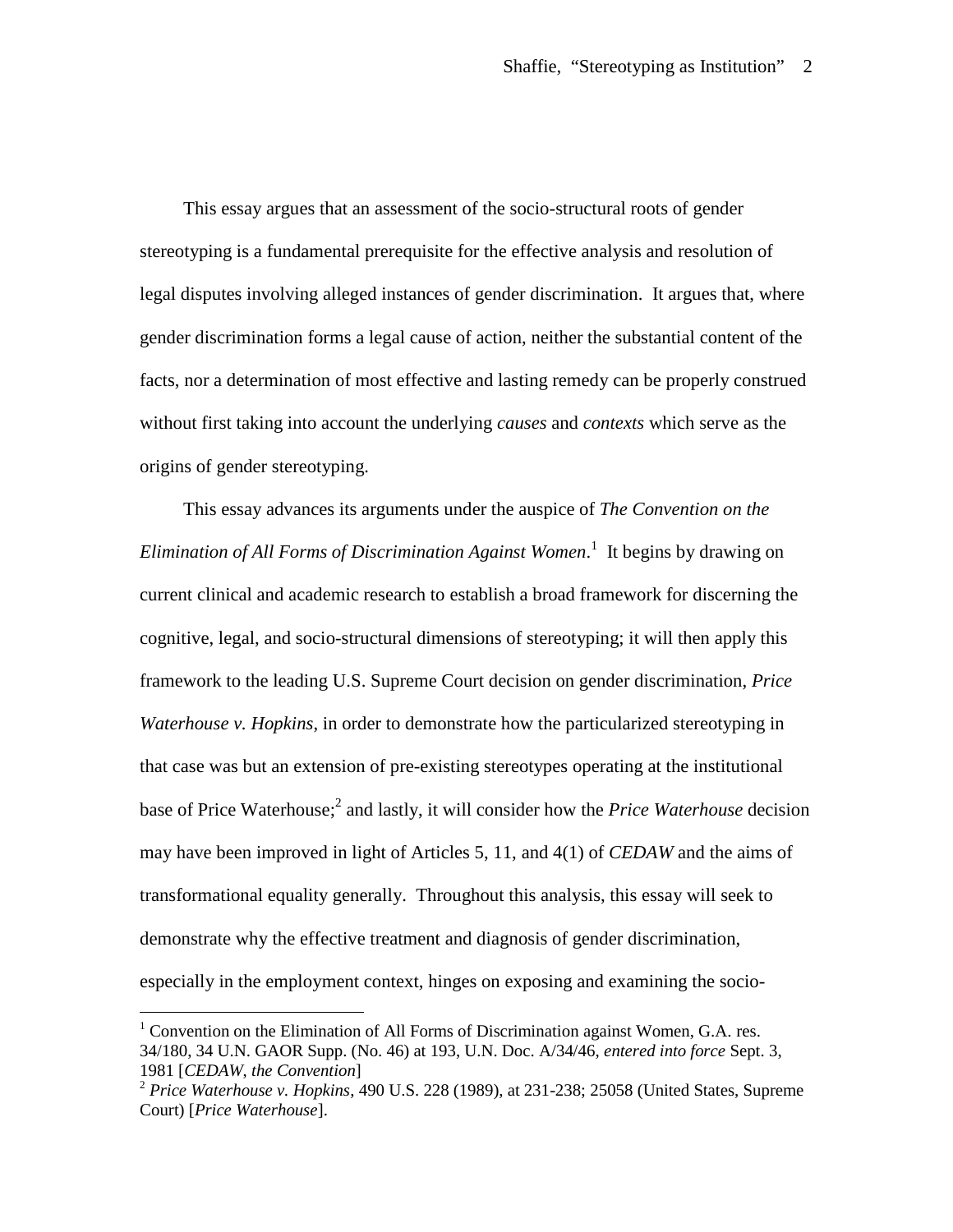structural and ideological roots of stereotyping. It will then conclude by canvassing the risks inherent to the implementation of the contextual approach, as well as a legal test for when it should be adopted as a powerful tool for exposing and remedying systemic gender discrimination.

# **From Innocence to Insidiousness: the Cognitive and Legal Dimensions of Gender Stereotyping**

In seeking to criticize and to improve upon current legal approaches to issues of gender discrimination, an appreciation of stereotyping as both a cognitive and a legally relevant phenomenon is an invaluable asset. As it will be seen, such conceptual underpinnings serve to inform the direct relevance and, indeed, the necessity of examining the socio-structural roots of gender stereotyping for the purposes of its effective diagnosis and elimination. What follows, therefore, is a broad and synthetic overview, drawing primarily on the *Amicus Brief* tendered in the *Price Waterhouse* decision, of current clinical and academic perspectives on stereotyping generally - its cognitive and legal dimensions.<sup>[3](#page-2-0)</sup>

The *Price Waterhouse Amicus Brief* affirms the widely held view that stereotyping is the result of the benign and very normal cognitive process of "categorization". As a psychic expedient, human beings simplify and set into order the vast quantities of information which surrounds them by categorizing and generalizing about their environment. As Michelle O'Sullivan notes, "we...use language to relate something

<span id="page-2-0"></span><sup>3</sup> American Psychological Association, "In The Supreme Court of the United States: *Price Waterhouse v. Ann B. Hopkins*. Amicus Curiae Brief for the American Psychological Associaiton," (1991) 46 American Psychologist 1061 at 1063 [*Amicus Brief*].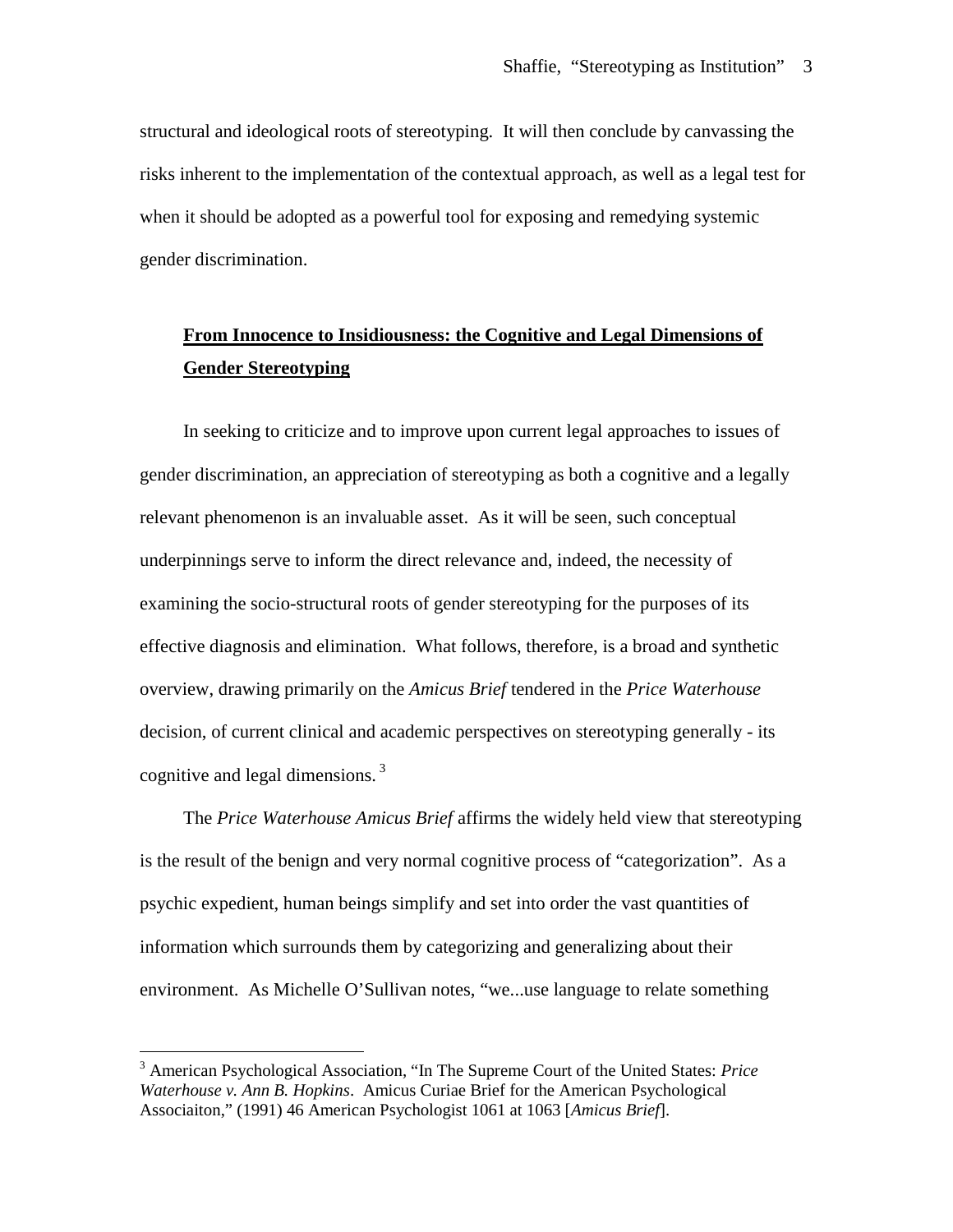unknown to something that we have already known;" thus, our individual ability to situate ourselves in a sea of endless facts "depend[s] upon and manifest[s] our ability to draw similarities, to conceive of relations and to substitute one thing for another in an implicit or explicit comparison.["](#page-3-0)<sup>4</sup> Where the subject of our simplified comparisons and generalizations are other human beings, this cognitive process of categorization carries with it the risk of stereotyping. As Zenita Fenton succinctly explains, "Stereotypes are just cognitive associations [i.e. categorizations] of traits within particular social groups."<sup>[5](#page-3-1)</sup> Thus, where a generalization about a particular social group - defined along any number of racial, gender, or sexual lines - is imputed or held to apply as a matter of course to an individual belonging to that group, a stereotype has emerged.

Social science generally categorizes stereotypes along two lines: descriptive stereotypes, which merely "specify the attributes characteristic" of a given social group i.e., women are weaker than men - and prescriptive or normative stereotypes, where the stereotype serves to "dictate which behaviors are *appropriate*" for the group in question i.e., women *should be* hospitable, men *mustn't* cry.[6](#page-3-2) As pointed out in the *Amicus Brief*, stereotypes "are not necessarily any more or less accurate, biased, or logically faulty than are any other kinds of cognitive generalizations."<sup>[7](#page-3-3)</sup> In fact, descriptive stereotypes have been distinguished from their normative counterparts because they are often supported by "a statistical correlation between that property and being a member of [the stereotyped

<span id="page-3-0"></span><sup>&</sup>lt;sup>4</sup> Michelle O'Sullivan, "Stereotyping and Male Identification: 'Keeping Women in their Place'" (1994) Acta Juridica 185, reprinted in Christina Murray ed., *Gender and the New South African Legal Order* (Kenwyn: Juta, 1994), 185 at 187.

<span id="page-3-1"></span><sup>&</sup>lt;sup>5</sup> Zanita E. Fenton, "Domestic Violence in Black and White: Racialized Gender Stereotypes in Gender Violence," (1998-1999) 8 Columbia Journal of Gender Law 2, at 14.

<span id="page-3-3"></span><span id="page-3-2"></span><sup>6</sup> *Amicus Brief* at 1064 [emphasis mine].

<sup>7</sup> *Ibid*.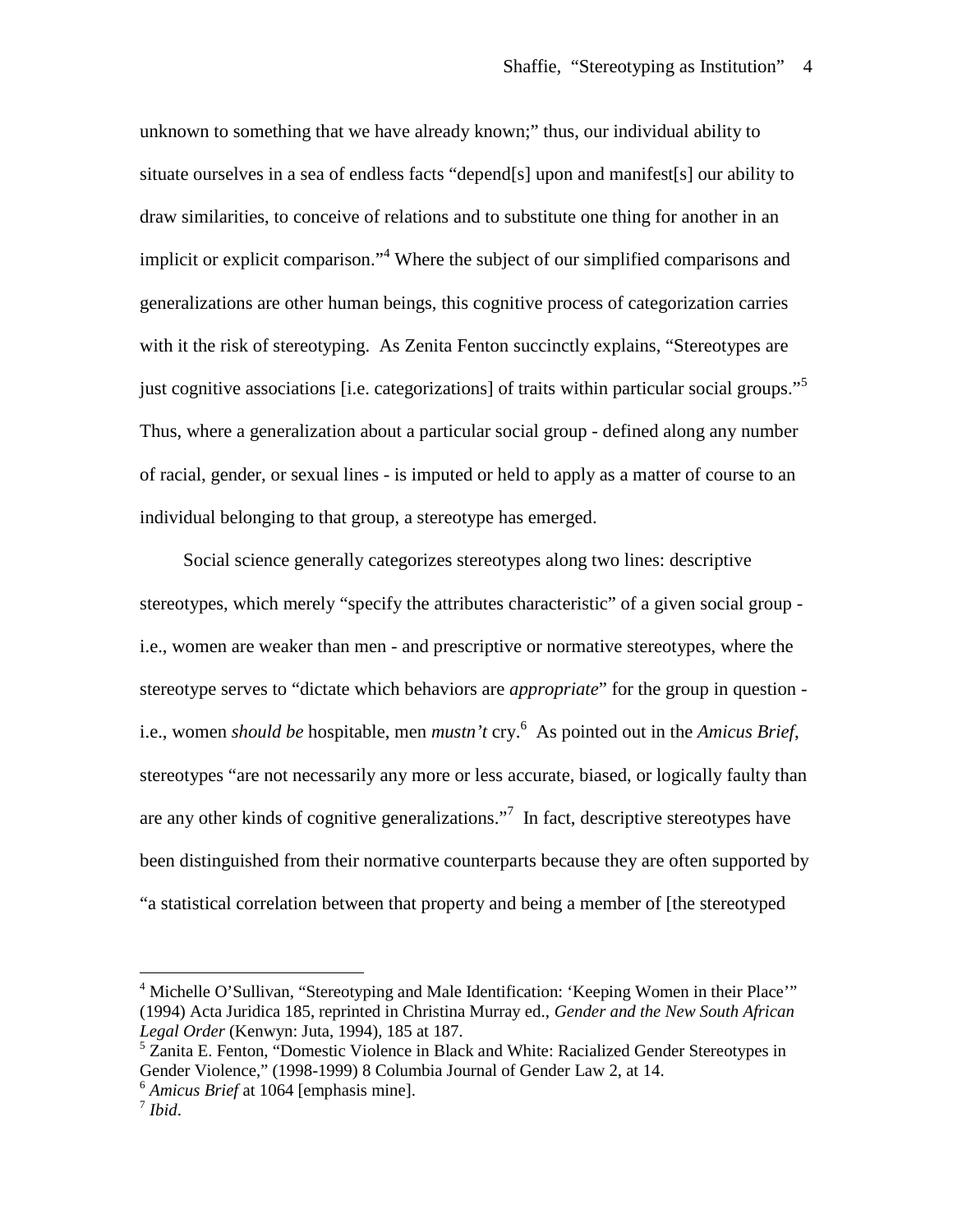group]:"for example, women generally *are* physically weaker than men[.](#page-4-0)<sup>8</sup> What, then, makes stereotyping a legally cognizable wrong?

Sophia Moreau highlights two ways in which stereotypical thinking can translate into an ethical or a legal wrong. Firstly, because a stereotype is by definition an overgeneralization and an oversimplification, it "may fail to describe [an] individual accurately." Thus, where a person is deprived of a benefit, interest or privilege on the basis of such a stereotype, he or she will rightfully hold that the denial is arbitrary.<sup>[9](#page-4-1)</sup> This model of arbitrary deprivation is particularly amenable to consideration through the lens of descriptive stereotypes. In the employment context, for example, because "traits stereotypically associated with women and men are not only different *but…are seen as differently desirable*," women often suffer marked disadvantages in their attempts to enter the professional workforce owing to traditional stereotypes pertaining to their perceived intelligence and "natural" traits. Put differently, they are precluded from employment or promotion opportunities on bases *other* than their actual skills or abilities.<sup>[10](#page-4-2)</sup> Through Moreau's model of harm, therefore, descriptive stereotypes are seen as fundamentally adverse to the model of equality of opportunity, since they serve to corrupt the very foundations thereof.

A second way to conceive of the harms inherent to stereotyping is as a loss of autonomy. As Moreau argues, it will often be the case that where the denial of a benefit is rooted in stereotypical thinking about a person's race, gender or sexual orientation, it

<span id="page-4-0"></span><sup>8</sup> Anthony Appiah, "Stereotypes and the Shaping of Identity" (2000) 88 California Law Review 41 at 47.

<span id="page-4-1"></span><sup>&</sup>lt;sup>9</sup> Sophia R. Moreau, "The Wrongs of Unequal Treatment" (2004) 54(3) University of Toronto Law Journal 291 at 298.

<span id="page-4-2"></span><sup>10</sup> *Amicus Brief* at 1065.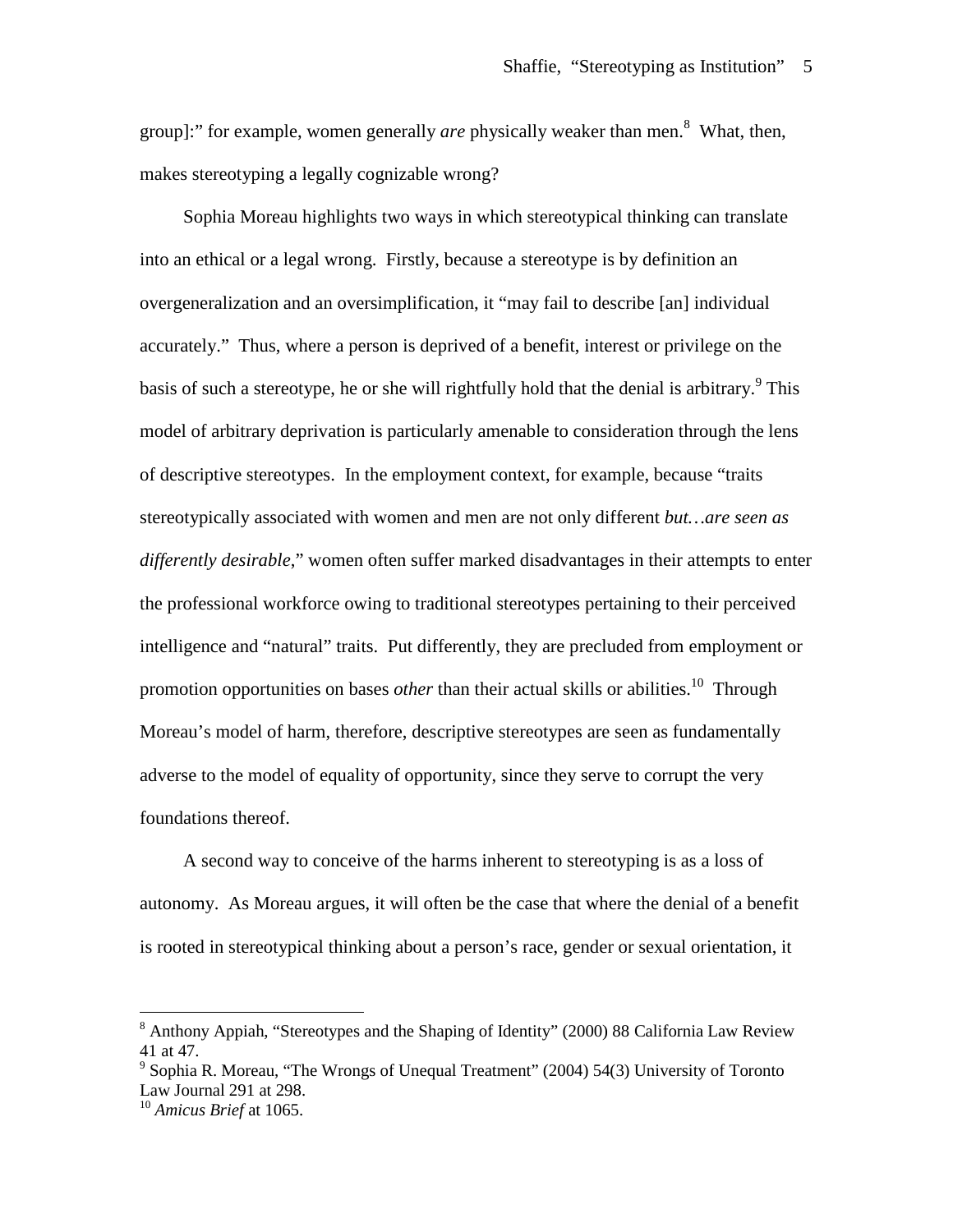will severely "limit [that individual's] power to define and direct his life in important ways - to shape his own identity and to determine for himself which groups he belongs to and how these groups are to be characterized in public."<sup>[11](#page-5-0)</sup> In such cases, the individual is left with no choice but to be "publicly defined by another group's image of him"; her destiny and identity is defined by the unchecked overgeneralizations of others.<sup>[12](#page-5-1)</sup> This second type of harm might be seen as the direct result, albeit not exclusively, of normative stereotyping - or "identity scripts," as Anthony Appiah terms them.<sup>[13](#page-5-2)</sup> Because normative stereotypes "specify [the] behaviours that are thought to be not only characteristics of each sex, but also desirable and encouraged,"<sup>[14](#page-5-3)</sup> women (or men) who are perceived to engage in behaviour which violates the stereotypes which govern them – i.e. a woman being assertive, or a man being overtly sensitive - are often subject to social sanctions. Zanita Fenton defines this process as inherently "violent":

Because of the impersonal and general nature, stereotypes devalue their objects, compounding the violence by re-victimizing the victim. Thus, the mere existence of stereotypes is itself a form of violence*. [15](#page-5-4)*

As a result, Fenton, like Moreau, refuses to differentiate between benign or "positive" and purely "negative" stereotypes. Because stereotypes necessarily constrict and pre-define what behavior is appropriate for and expected of a particular social group, they are always inherently negative.

In sum, therefore, while many stereotypes may, in fact, be supported by statistical

<span id="page-5-0"></span><sup>&</sup>lt;sup>11</sup> Moreau, *supra* note 9 at 299

<span id="page-5-1"></span><sup>12</sup> *Ibid.* at 299

<span id="page-5-3"></span><span id="page-5-2"></span><sup>13</sup> *Appiah*, *supra* note 8 at 51.

<sup>14</sup> *Amicus Brief* at 229.

<span id="page-5-4"></span><sup>15</sup> Fenton, *supra* note 5 at 11-12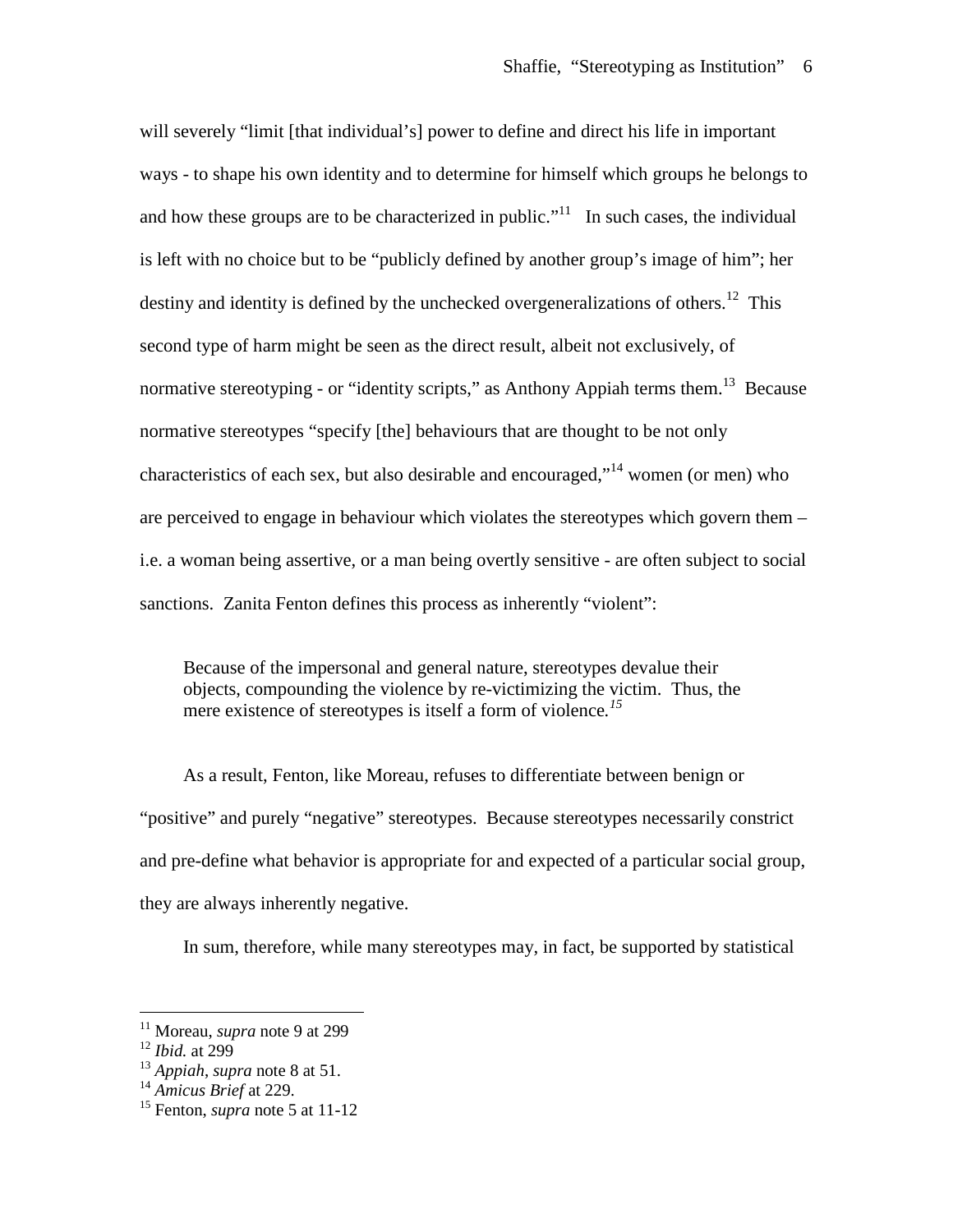derivations about the characteristics shared among the members of a particular group, the operative point is that there is no guarantee that such characteristics necessarily apply to the individual subject to them - resulting in a loss of opportunity and identity. What is most problematic is that, given the cognitive role as psychic expedients that stereotypes play, stereotypes preclude the need to "use the effort to *really* know about a person or *really* understand her situation..."<sup>[16](#page-6-0)</sup> Put differently, because human beings assume that the categories they use to describe others in this way are "natural" rather than constructed, such categories become immune from criticism.<sup>[17](#page-6-1)</sup> As a result, all stereotypes are liable to persist unless and until they are exposed.

### **Getting at the Root: The Socio-Structural Dimensions of Stereotyping**

Recent scholarship has demonstrated the ways in which, beyond their role as cognitive expedients, stereotypes serve to regulate and maintain fundamental structures of unequal social relations. In their seminal work "Sexism and Other Isms," Glick and Fiske explore how stereotypes accrue their basic content by reference to "the structural relations between groups."<sup>[18](#page-6-2)</sup> Delving into the actual content or character traits laden within descriptive and normative stereotypes, they argue that such traits can generally be traced along a dual spectrum of "competence" and "likability". What ultimately determines the values assigned to each spectrum – whether amounting to "competent and likeable," "incompetent and unlikeable," or any combination of the two – is directly

<span id="page-6-0"></span><sup>&</sup>lt;sup>16</sup> Fenton, *supra* note 5 at 11 [emphasis in original].

<span id="page-6-1"></span><sup>17</sup> O'Sullivan, *supra* note 4 at 187.

<span id="page-6-2"></span><sup>&</sup>lt;sup>18</sup> Peter Glick and Susan T. Fiske, "Sexism and other 'Isms:' Interdependence, Status, and the Ambivalent Content of Stereotypes," in W.B. Swann, Jr., L.A. Gilbert and J. Langois, eds., *Sexism and Stereotypes in Modern Society: The Gender Science of Janet Taylor Spence* (Washington D.C.: American Psychological Association, 1999), at 216.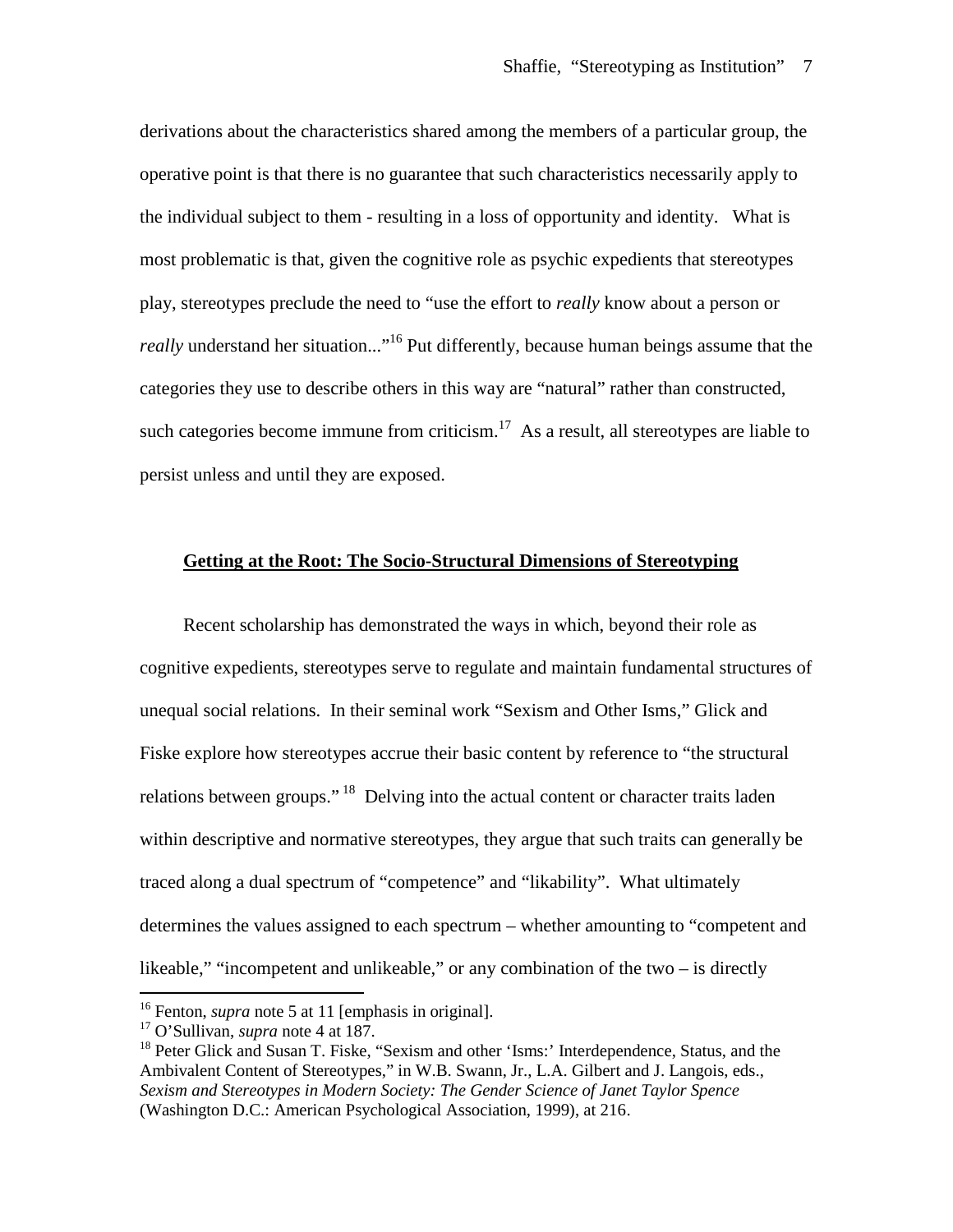related to the nature and character of a subordinate group's social relations to that of the group possessing greater social power and control.<sup>[19](#page-7-0)</sup> More precisely, these stereotypes depend on and vary according to the relative status of the two groups, the stability of their interrelations, and their degree of interdependence.<sup>[20](#page-7-1)</sup> Thus, for example, where a particular subordinate group is seen to pose a threat to the social order currently under the control of the dominant group, stereotypes as to the former's "unlikeability" and "incompetence" are likely to emerge; conversely, where a dominant group is considering the conferral of a benefit (i.e. employment) to an individual who shares that dominant group's basic identity, the individual may be stereotyped as "competent" and "likeable".

Glick and Fiske discuss the application of their model in contexts akin to the employment sector where men hold the reins of social power. In such a stable system of social relations, where "differences in group status [between men and women] are large...and in which the groups are interdependent in ways that promote daily intergroup contact," the result is the emergence of a form of *exploitative interdependence.* As a means of maintaining their higher status and social control, the dominant group stereotypes the out-group as socially agreeable but incompetent, or "liked but disrespected."<sup>[21](#page-7-2)</sup> What is more, the particular content of such a stereotype is seen, not merely as a practical and consciously-applied tool for the retention of social power, but as a largely unconscious, ideological means of self-justification and rationalization. In other words, Glick and Fiske highlight the fact that, stereotypes do not merely perpetuate inequality, they *demand* inequality as a matter of conscience.

<span id="page-7-0"></span><sup>19</sup> *Ibid.* at 197

<span id="page-7-1"></span><sup>20</sup> *Ibid.* at 216

<span id="page-7-2"></span><sup>21</sup> *Ibid.* at 204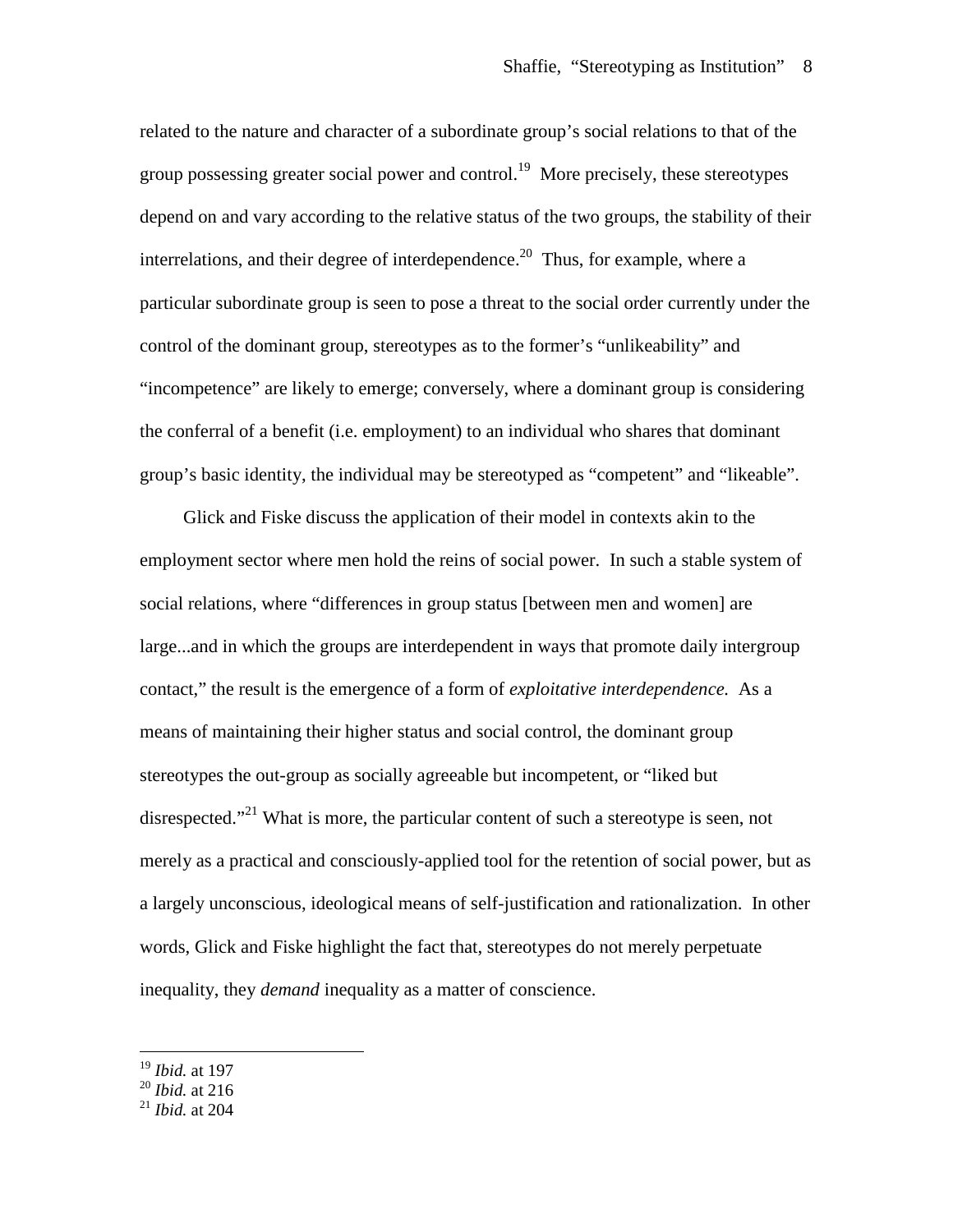Conveniently, Glick and Fiske examine the basic factors which inform and illuminate the form of exploitative interdependence that exists as between men and women in the professional context. They note, for example, the ways in which men's emotional and procreative dependencies on women, coupled with their concurrent desire to maintain a dominant social, economic, legal, and religious position, have served to erect an ideology of "paternalistic benevolence". This ideology, in turn, gives rise to a series of "system-justifying beliefs," or descriptive and prescriptive stereotypes about the particular aptitudes and proper roles of women.<sup>[22](#page-8-0)</sup> What determines whether the stereotype is prescriptive or merely descriptive hinges on the degree to which the dominant social group (men) depends on the particular function and dimension of the subordinate group (women). <sup>[23](#page-8-1)</sup> As the authors put it, "[t]he greater these dependencies, the more stake the dominant group has in maintaining the status quo and, in turn, the more prescriptive the resultant stereotypes are..."<sup>[24](#page-8-2)</sup> As a result, where women are seen not to pose any significant threat to the maintenance of differential status, they tend to be the subject of *benevolent*, descriptive stereotyping ("women are warm and hospitable"); on the other hand, where their actions or behaviors disrupt the structural relations upon which men depend, they are targeted by *hostile,* prescriptive stereotypes ("she shouldn't be so assertive").<sup>[25](#page-8-3)</sup> Not surprisingly, then, "nontraditional" career women who pose an economic threat to a male-dominated work force are treated with greater hostility than "traditional," "prototypic" homemakers who pose no such threats and upon whom a man might rely for intimacy. Where the latter accommodates both the descriptive and

<span id="page-8-3"></span><sup>25</sup> *Ibid.*

<span id="page-8-0"></span><sup>22</sup> *Ibid.* at 206

<span id="page-8-1"></span><sup>23</sup> *Ibid.* at 208

<span id="page-8-2"></span><sup>24</sup> *Ibid*. at 209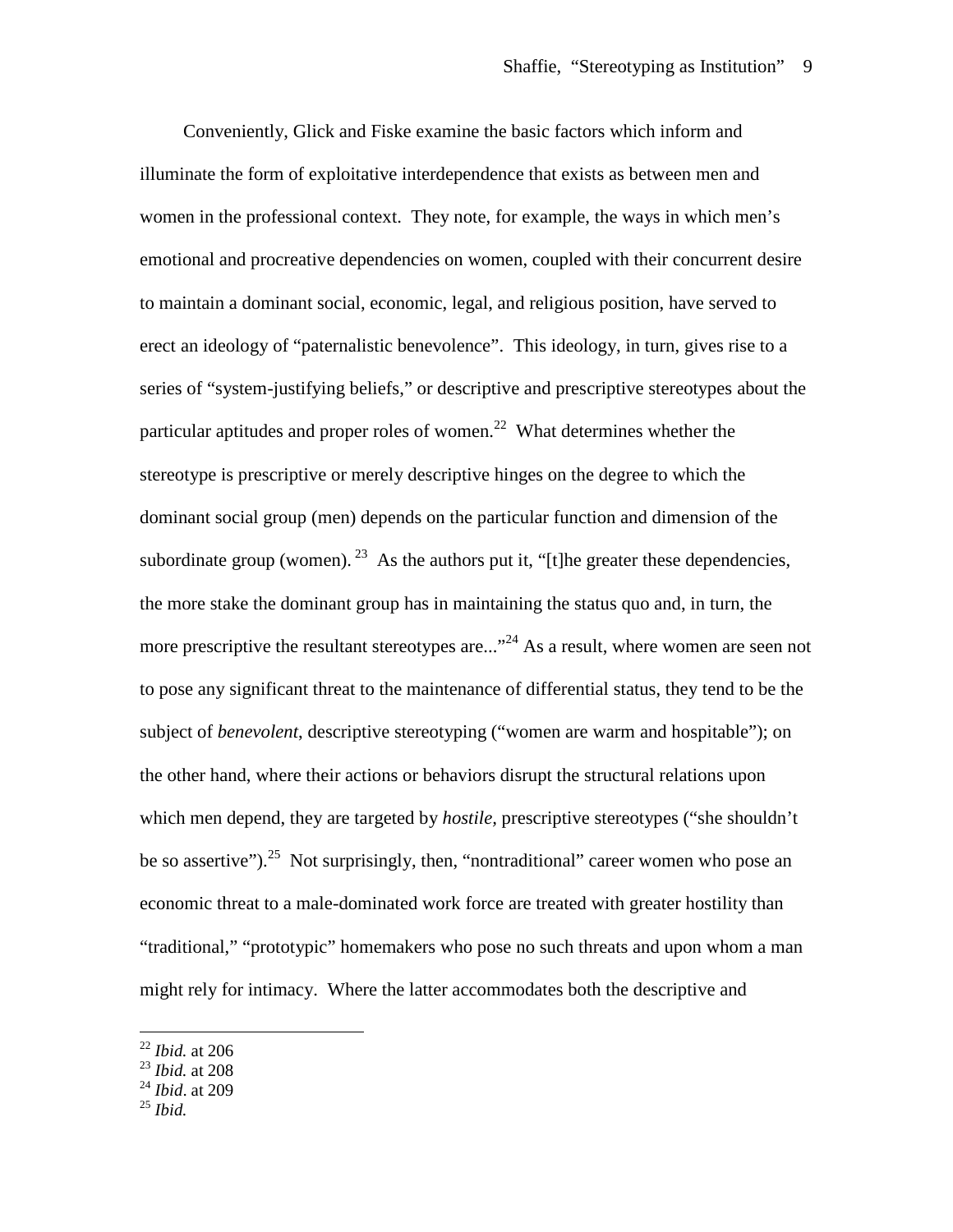prescriptive norms pertaining to her competence and social character - "likable but incompetent" - the former has forced her way to an appraisal as being "competent," but for that very reason *must* be disrespected and disliked.<sup>[26](#page-9-0)</sup> As a threat to the dominant social order, professional women of this kind break the normative codes designed both to "keep them in their place" and to keep men in *their* place, effectively forcing such women to defined and enslaved by the image which others have of them. On this point, Glick and Fiske add new depth to Fenton's vision of the "violent" effects which such normative stereotypes have, noting: "[In stable systems of exploitative interdependence,] cooperation is inherently coercive. Subordinate group members cooperate because of a lack of choice to do anything but that." $27$ 

In this way, the invaluable research conducted by Glick and Fiske has produced, not only a new way to think about gender stereotyping – as a means both of exercising and *retaining* power - but also a powerful and effective tool for exposing and dissecting the real socio-structural and ideological roots of stereotyping generally. As it will be shown, it is this context-sensitive analysis that is the missing ingredient in the U.S. Supreme Court's decision in *Price Waterhouse v. Hopkins*. Without it, the individual may enjoy redress, but the stereotype is guaranteed a long life.

#### **On** *Price Waterhouse v. Hopkins*

Having fleshed out the cognitive, legal, and socio-structural dimensions of stereotyping, it becomes possible to apply this broad framework to the U.S. Supreme Court's seminal decision treating issues of gender discrimination in *Price Waterhouse v.*

<span id="page-9-0"></span><sup>26</sup> *Ibid.*

<span id="page-9-1"></span><sup>27</sup> *Ibid*. at 205.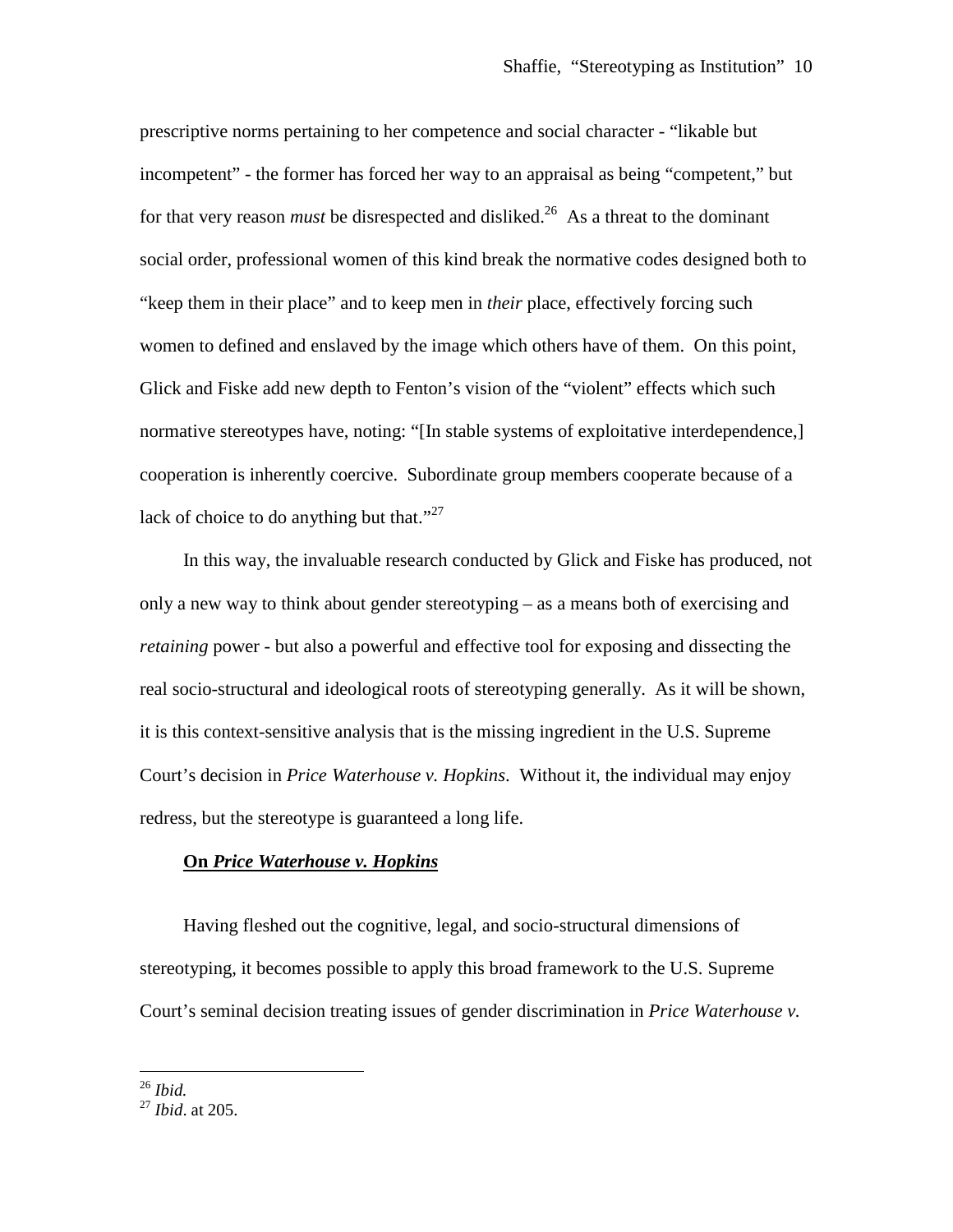*Hopkins*. The object of this exercise is to illustrate how the multiple, often plain indicators of gender discrimination in the case correlate and essentially "boil down" to a restatement of the bold proclamation: "Social power, its acquisition and maintenance, is the driving force behind the formulation of stereotypes."<sup>[28](#page-10-0)</sup> The following analysis, therefore, seeks to prove why an effective diagnosis and treatment of gender stereotyping – in this case, within the employment context - hinges upon the exposure and examination of the ideological, socio-structural roots giving rise to and fostering those very stereotypes. Going further, it will attempt to demonstrate how such contextual dimensions might be understood, not merely as the *source* of stereotyping harms, but as an insidious embodiment of harm itself.

In many ways, *Price Waterhouse* is the prototypical gender discrimination lawsuit. As an intrepid and courageous businesswoman trapped in an overtly male-dominated profession, Hopkins' plight is notable, not only for the sensitive and sophisticated - albeit imperfect - judgment it evokes from the U.S. Supreme Court, but also for its ability to legitimize and to flesh out vast quantities of current social science literature on gender stereotyping.

Ann Hopkins sued Price Waterhouse under Title VII of the Civil Rights Act 1964, alleging that her bid for partnership with the firm had been rejected because she was a woman.<sup>[29](#page-10-1)</sup> The firm's decision may have seemed benign enough, were it not for the presence of clear indicators of a reliance on both structural and individual stereotyping at the firm. For one thing, at the time of her nomination "[Hopkins] had more billable hours

<span id="page-10-0"></span><sup>28</sup> Fenton, *supra* note 5 at 15

<span id="page-10-1"></span><sup>29</sup> *Price Waterhouse* at 234.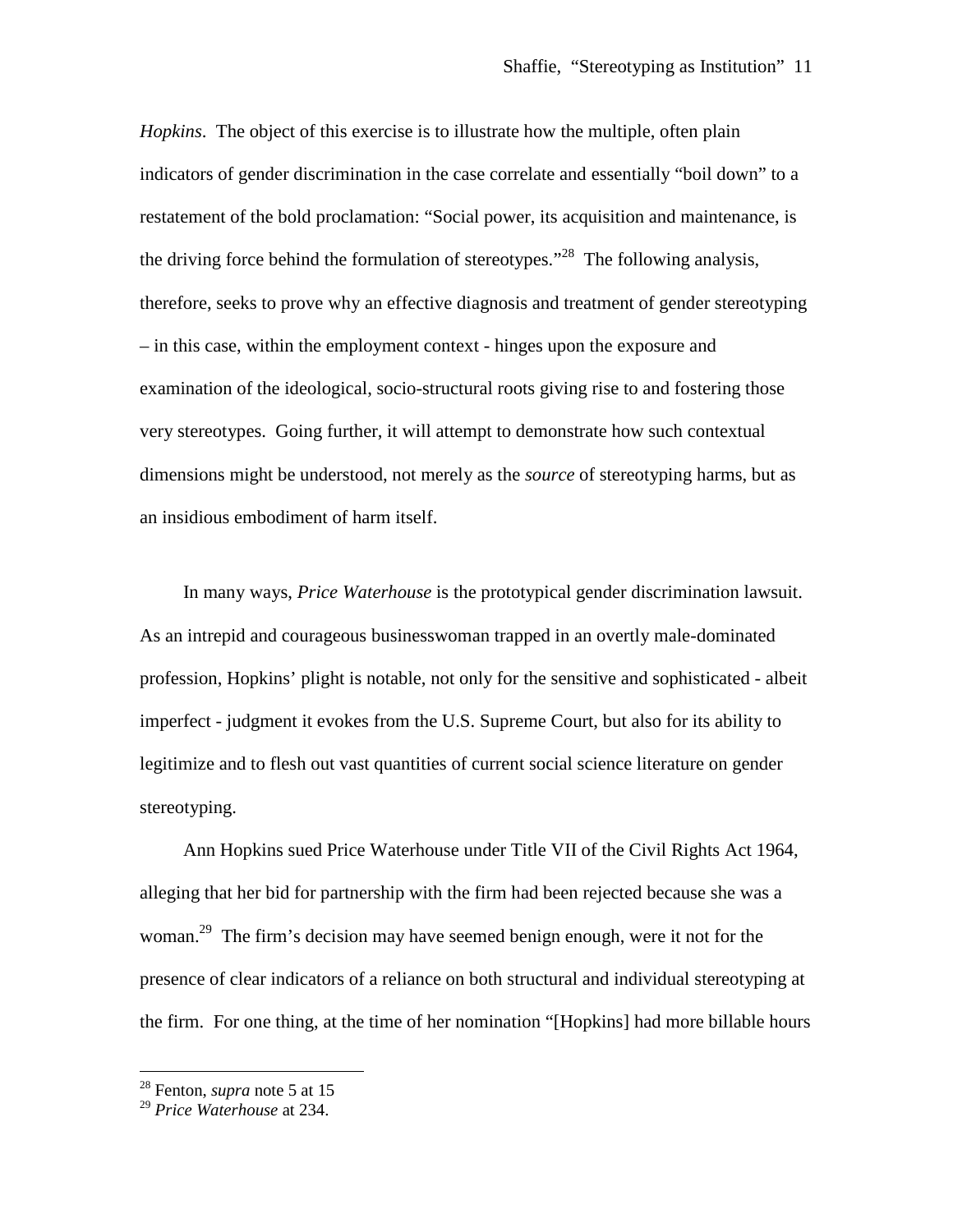than any other person proposed for partnership that year, had brought in business worth \$25 million, her clients praised her, and her supporters recommended her as driven, hard working, and exacting."<sup>[30](#page-11-0)</sup> Notwithstanding her achievements, Hopkins was the only female among the 88 candidates proposed for partnership that year, in a firm that had the lowest representation of women partners among any of the "big-eight" accounting firms at the time. Remarkably, this glaring inequality at the institutional level managed to find clear expression in the written submissions tendered against Hopkins' promotion by her colleagues. Some described her "macho," recommended that she take a "course at charm school," and even went so far as to advise her to "walk more femininely, talk more femininely, dress more femininely, wear make-up, have her hair styled, and wear jewellery."<sup>[31](#page-11-1)</sup> Even those comments which came by way of a defense of Hopkins bore the hallmarks of stereotypical thinking: one colleague, for example, noted Hopkins' "...matur[ation] from a tough-talking somewhat masculine [manager]...to an authoritative, formidable, but *much more appealing* lady ptr candidate;" another remarked that those who criticized her for using profanities did so only "because it's a lady using foul language." [32](#page-11-2) Whatever seemingly *valid* and non-stereotypical criticisms were levied against Hopkins, tended to express a variant on the view that, while she was certainly intelligent, she was also "sometimes overly aggressive, unduly harsh, difficult to work with and impatient with staff" – to use the language of Glick and Fiske, competent but not likable. [33](#page-11-3)

<span id="page-11-0"></span><sup>30</sup> Susan T. Fiske *et al*., "Social Science Research on Trial: Use of Sex Stereotyping Research in *Price Waterhouse v. Hopkins,*" (1991) 46 American Psychologist 1049 at 1050.

<span id="page-11-1"></span><sup>31</sup> *Price Waterhouse* at 228.

<span id="page-11-3"></span><span id="page-11-2"></span><sup>32</sup> *Ibid.* [emphasis mine].

<sup>33</sup> *Ibid.* at 216-17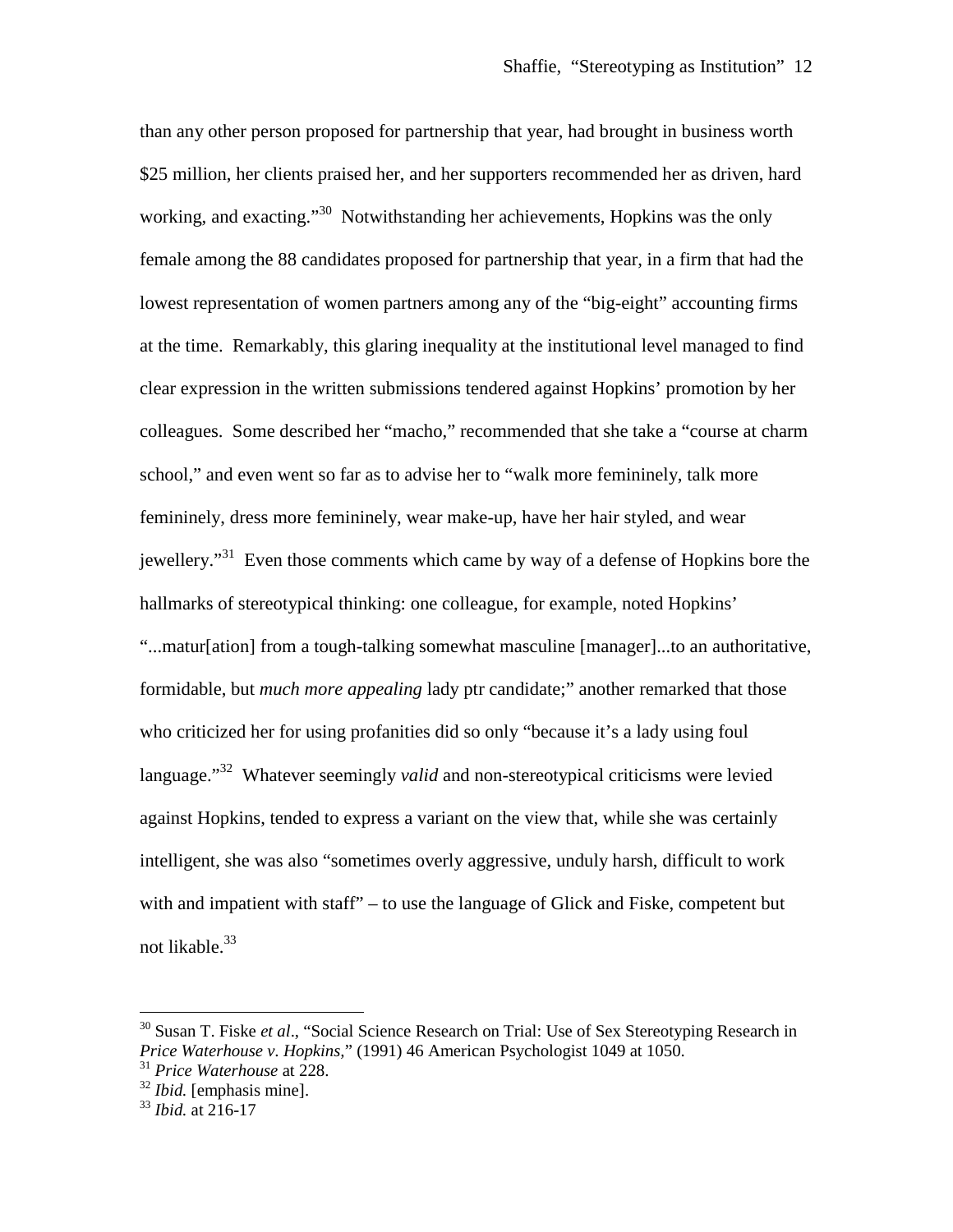As a firm, then, Price Waterhouse of the mid-1980s may well have served as a veritable case study on the function, formation, wrongs and maintenance of gender stereotyping. Beginning, for our purposes, from the broadest and most structural perspective, the marked underrepresentation of woman partners at the firm might be seen both as both the *result* of and the *situs* from which the firm's male employees developed their complacency towards and complicity with the kind of stereotypical thinking to which Hopkins was subject. In this sense, it becomes possible to trace many of the firm's practices and protocols as distinct manifestations of a system of "self-justifying" beliefs supporting the maintenance of the differential treatment of women at the firm. The *Amicus Brief* tendered in the case, for example, sets out three conditions which social scientists believe promote stereotyping. It argues that these conditions - which include the underrepresentation of members of a particular group (in this case women), ambiguity in the evaluative criteria used in determining that person's fitness for promotion, and a scarcity of information pertaining to that person's relevant qualities - were all present at Price Waterhouse. In the first instance, there can be little doubt that as "[a] member of a group comprising 15% or less of the total work force..." Hopkins was "considerably more likelyto be stereotyped" than if she were a man[.](#page-12-0)<sup>34</sup> Indeed, just 2% of the partners at Price Waterhouse were women at the time of Hopkins' application for promotion, casting her – in the eyes of her male colleagues - into the category of a distinct subordinate group susceptible to stereotyping. This underrepresentation becomes exceedingly problematic in its interaction with the second condition promoting stereotyping in the employment context: a lack of objective evaluative criteria. The U.S. Supreme Court highlights the

<span id="page-12-0"></span><sup>34</sup> *Amicus Brief* at 1067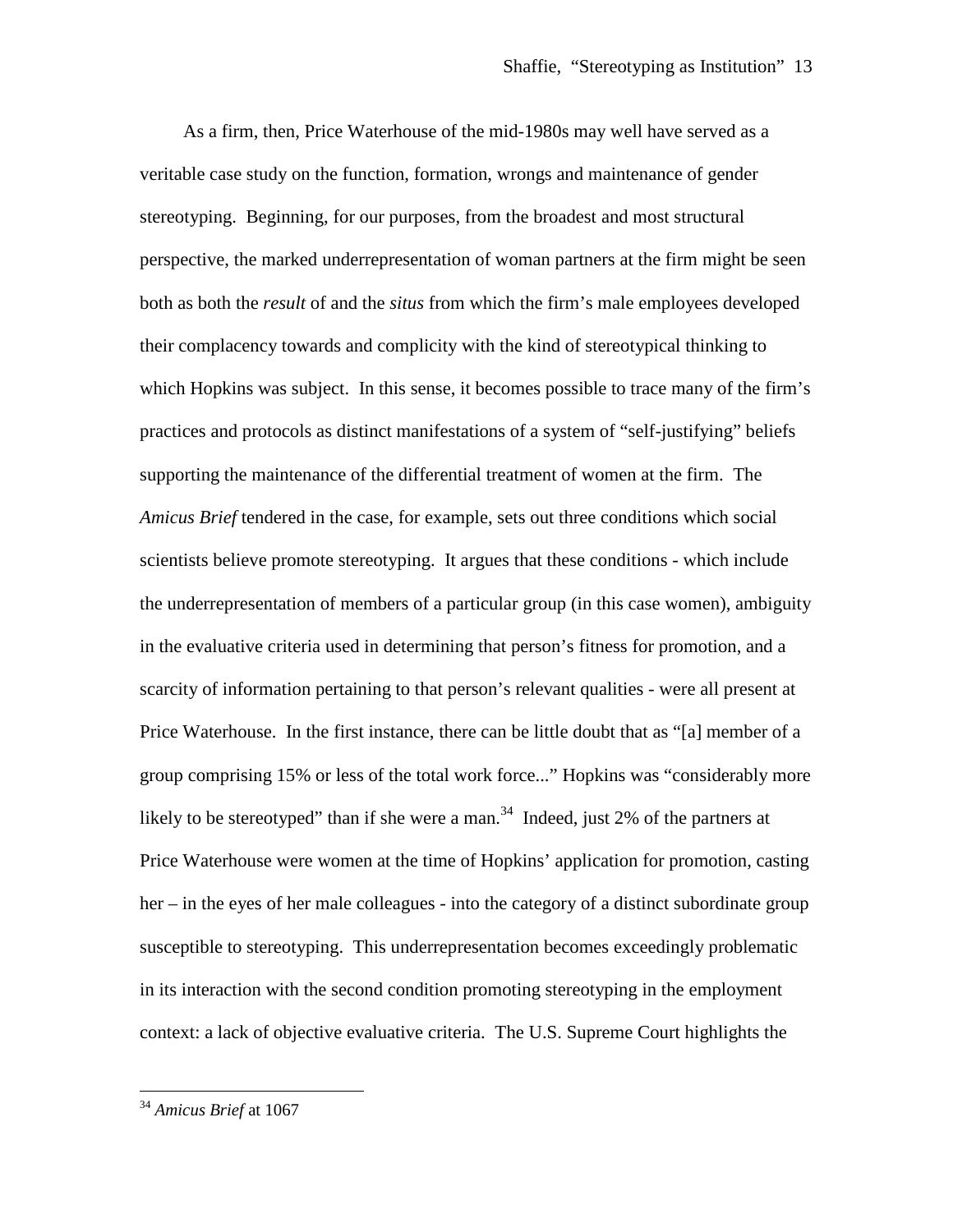fact that "the recommendation of the Admission Committee, and the decision of the Policy Board [at Price Waterhouse], [were] not controlled by fixed guidelines."<sup>[35](#page-13-0)</sup> Within such ambiguity of evaluative criteria, the *Amicus Brief* argues, the process of inferencedrawing required to assess an individual's fitness for promotion becomes increasingly susceptible to stereotypical thinking. Indeed, where it is coupled with an individual's scarcity or membership in a threatening subordinate group, its presence virtually guarantees the dominant group's consideration of factors wholly irrelevant to the question of promotion – such as whether an employee walks or talks "femininely" enough. Once again, this second condition is seen to interact harmfully with the third: a paucity of information being available to the evaluators as to an individual's characteristics. In Hopkins' case, not only was she criticized on grounds not germane to her suitability for partnership, but those who criticized her often barely knew her. While the "partners in the firm [were]...invited to submit written comments on the candidate - either on a 'long' or 'short' form, depending on the partner's degree of exposure to the candidate," several partners tendered "intensely critical" comments despite a lack of personal acquaintance withher[.](#page-13-1) $36$  Such comments, which ranged from stating that Hopkins was "universally disliked," to calling her "consistently annoying and irritating," seem to have adhered to he mould of attacking Hopkins on irrelevant points of character. What is more, they must be seen as a manifestation of the structural inequalities already *built into* Price Waterhouse; inequalities evidenced directly in the firm's pre-existing and dire lack of female partners, in its lax or indeed *ad hoc* evaluative criteria, and in the firm's willingness to give credence to and legitimize commentary wholly lacking in relevance.

<span id="page-13-1"></span><span id="page-13-0"></span><sup>35</sup> *Price Waterhouse* at 234.

<sup>36</sup> *Price Waterhouse* at 235.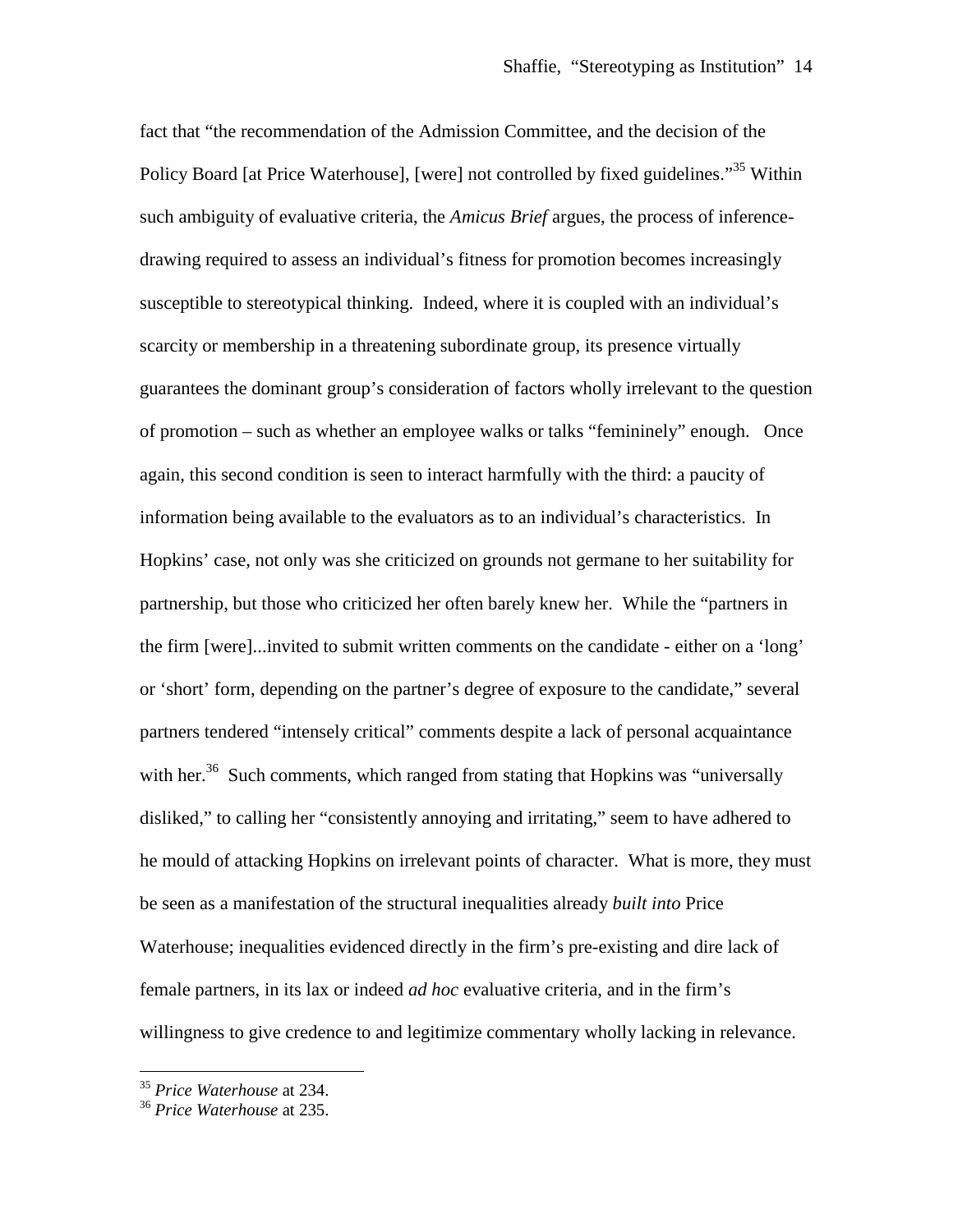Taken together, the end result of these procedural and structural factors is the production of an atmosphere where gender stereotyping is clearly permitted to flourish in the open. As Mr. Justice Brennan points out in his majority judgment, evaluating females "in sexbased terms" was a recurrent theme at Price Waterhouse, with one senior partner "repeatedly comment[ing] that he could not consider any woman seriously as a partnership candidate..."<sup>[37](#page-14-0)</sup> This comment, which was not only not discouraged but formally entered into Hopkins' final evaluation, stands as the very ideological slogan which the firm's practices, and, more specifically, its stereotypical judgments of Hopkins, were made to rationalize. More broadly, it is an emblem for the deep-rooted, sociostructural *source* of gender stereotyping generally – one which must be attacked to derive a lasting cure.

Turning to a more specific socio-structural analysis of the case, the plight of Ann Hopkins seems to fit the mould of a "subordinate" group member struggling against coercive tyranny in a system of exploitative interdependence all too well. While in many ways Hopkins represents the "nontraditional" subtype of woman – one who "may be viewed by traditionally minded men as the types of women on whom they are not dependent and who are merely competitors for status and resources" - this definition requiresslight alteration given the facts.<sup>38</sup> For given Hopkins' situation both as a woman and as a subordinate professional (i.e. non-partner), she must have been the object of *both* financial dependency *and* dominance-driven competition at Price Waterhouse. In other words, the very superiors who were evaluating Hopkins likely shared a dominant-group

<span id="page-14-0"></span><sup>37</sup> *Ibid.* at 236.

<span id="page-14-1"></span><sup>38</sup> Glick and Fiske, *supra* note 18 at 214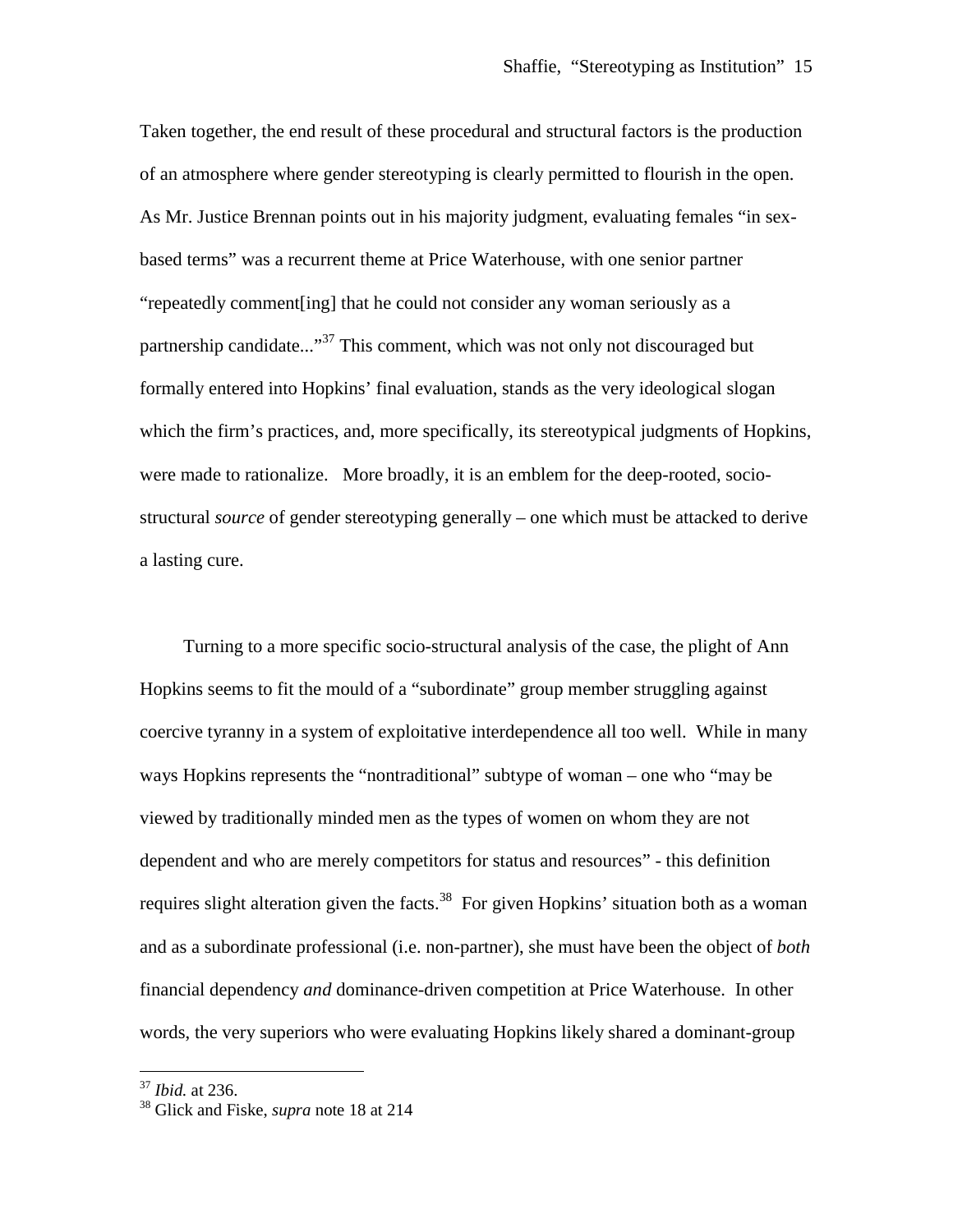motivation of "keeping her in her place" as a woman, while simultaneously depending on her competence to reel in future multi-million dollar contracts. The stereotypes to which Hopkins was subject, then, derive their content from an undercurrent element of competition fused with dependence, tracking remarkably well in the final synthesis with Glick and Fiske's model of how traditional men view "nontraditional" professional women. To use their language, Hopkins was respected but not liked. Within the relatively stable and interdependent environment of her workplace, Hopkins was the subject of both descriptive and punishing prescriptive stereotyping pertaining to the expected and "proper" behavior of women. These two forms of stereotypes can be traced along the lines of Hopkins' double role: as a professional whose remarkable performance posed a threat both to her colleagues vying for partnership and for the current partners with whom she would be competing, Hopkins was the target of *hostile* stereotypes tending to treat her as "nasty...aggressive, selfish, and cold;"<sup>[39](#page-15-0)</sup> at the same time, being a professional *woman,* Hopkins was equally subject to certain deep-seated *benevolent* stereotypes pertaining to the perceived natural strengths and weaknesses of the "prototypical" woman upon whom men emotionally depend. As Glick and Fiske point out, such "prototypic women" are generally assessed "in terms of their pleasant interpersonal skills." [40](#page-15-1) The forms of stereotyping to which Hopkins was subject must thus be understood as a dynamic cross between both benevolent and hostile, descriptive and normative stereotypes converging negatively on the essential point of *character*. In this way, the sweeping statement made by one senior partner that "he could not consider any woman seriously as a partnership candidate" can be dissected and construed as

<span id="page-15-0"></span><sup>39</sup> *Ibid.* at 216.

<span id="page-15-1"></span><sup>40</sup> *Ibid.*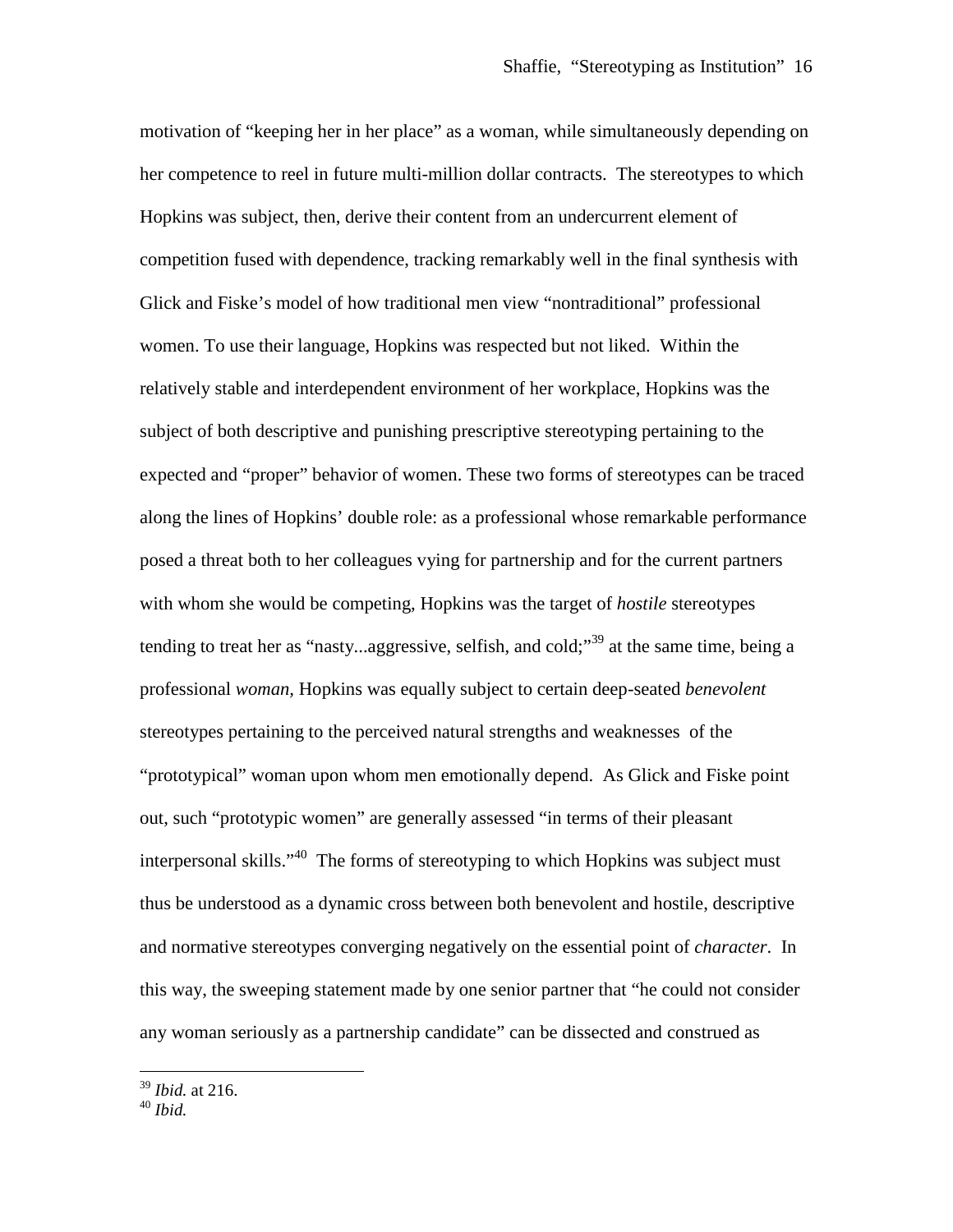harboring each of these conflicting elements. The statement is at once descriptive and benevolent insofar as he presumes that women are *incapable* of seriously fulfilling the demands of partnership; and it is simultaneously hostile and normative insofar as it seeks to *keep* Hopkins in her inferior social and professional designation, lest she pose a threat either to her male superiors or to the "prototypical" woman. The result of such complex stereotyping is what the U.S. Supreme Court describes as the "intolerable and impermissible Catch-22" in which women like Hopkins find themselves: "[they are out] outof a job if they behave aggressively and out of a job if they do not.<sup> $1,41$ </sup> As competitors, professional women are required and expected to be both competent and assertive; as a result, they are by necessity required to breach the benevolent stereotypes that apply to *all* women. As the *Amicus Brief* succinctly puts it, "women who violate norms of feminine passive-dependency are penalized."<sup>[42](#page-16-1)</sup> Thus, escaping social sanction in the context of the employment sector is all but impossible for professional women. This leads us to a consideration of how both the specific instances of stereotyping, and more importantly, how the structural inequalities built into Price Waterhouse as a whole contributed to and constituted wrongs against her person.

#### **Stereotyping as an Institution: How Hopkins was Wronged**

Sofia Moreau argues that stereotypes wrong an individual where they deprive that individual of the "power to define and direct his life in important ways."<sup>[43](#page-16-2)</sup> Based on this account, indicators at the institutional level alone point to the fact that Hopkins had been

<span id="page-16-0"></span><sup>41</sup> *Price Waterhouse*, at 251.

<span id="page-16-1"></span><sup>42</sup> *Amicus Brief,* at 1066.

<span id="page-16-2"></span><sup>43</sup> Moreau, *supra* note 9 at 299.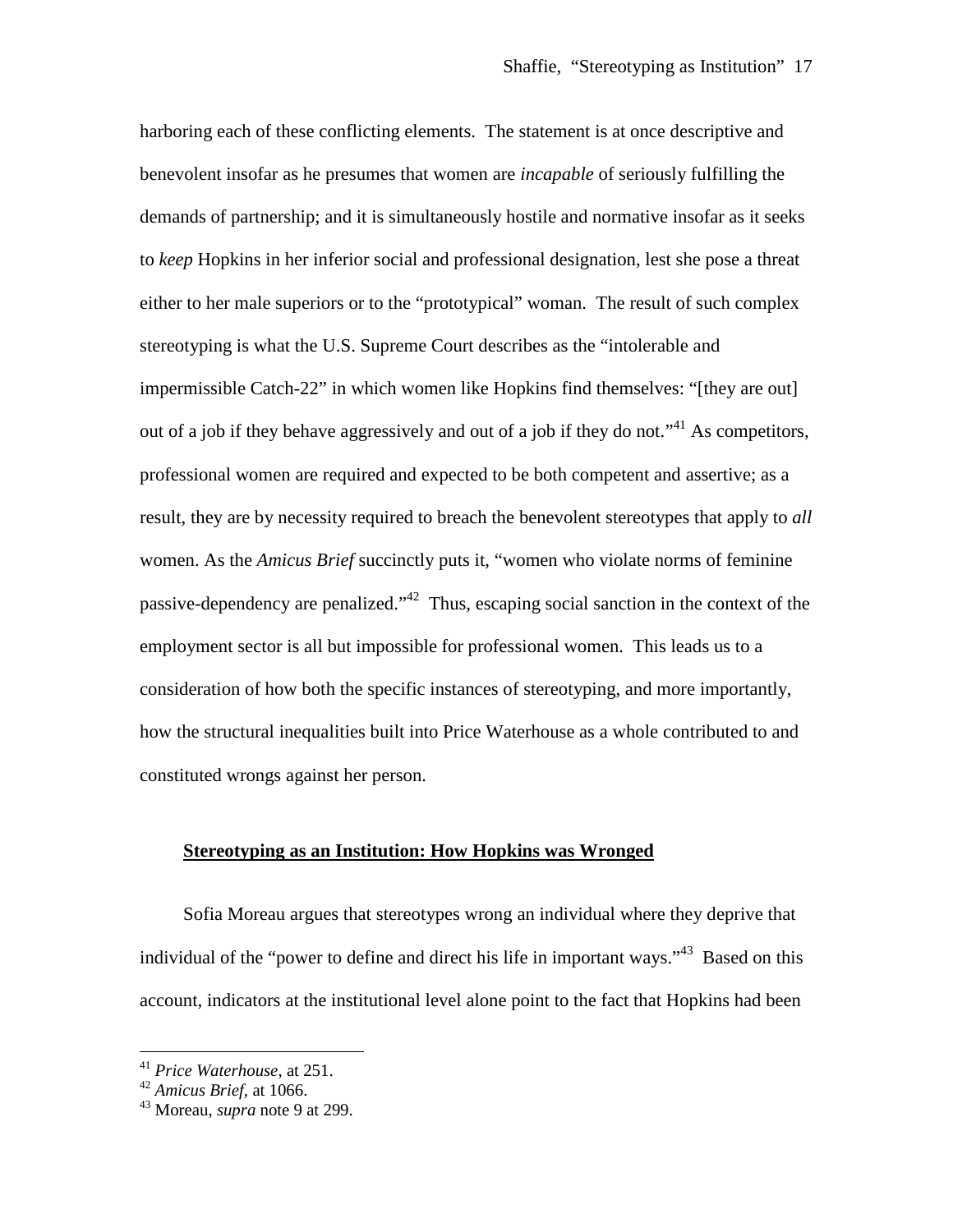deprived of the opportunity for promotion well in advance of her nomination.

We have explored, for example, the ways in which procedures, practices and preexisting structures in place at Price Waterhouse contributed to stereotypical thinking as a means of justifying male-dominance. This institutional machinery, however, must not be thought of a purely neutral source which fosters and allows for the use of stereotypical thinking; rather, it can and must be seen as a legitimate and cognizable form of stereotyping itself. As a "unified means of control, defining the appropriate manifestations of [a woman's "proper" behavior,]" structural inequalities in place at Price Waterhouse and other professional work environments can be seen as the very tools through which identity is "constricted" for the purposes of creating and maintaining social power. Before any *particularized* expression of stereotyping arises, such an institutionalization of stereotypical thinking constitutes the deepest and most insidious harm. Indeed, it is only through an understanding of stereotyping as an institution that the true depth, nature and character of the difficulties and harms experienced by subordinate group members like Hopkins that the actual roots of inequality can be exposed and destroyed. One such challenge and harm, for example, might be considered in light of Hopkins' own awareness that her chances at acquiring partnership were very slim. In a major firm possessing less female partners than can be counted on the fingers of two hands, such cognizance might thus be construed, not only as unequal results made manifest, but as an unfair inducement to overcompensation. In the year leading up to her candidacy for partnership, for example, Hopkins billed more hours than any of her colleagues, leading one partner to touch directly on the heart of the matter: "[she]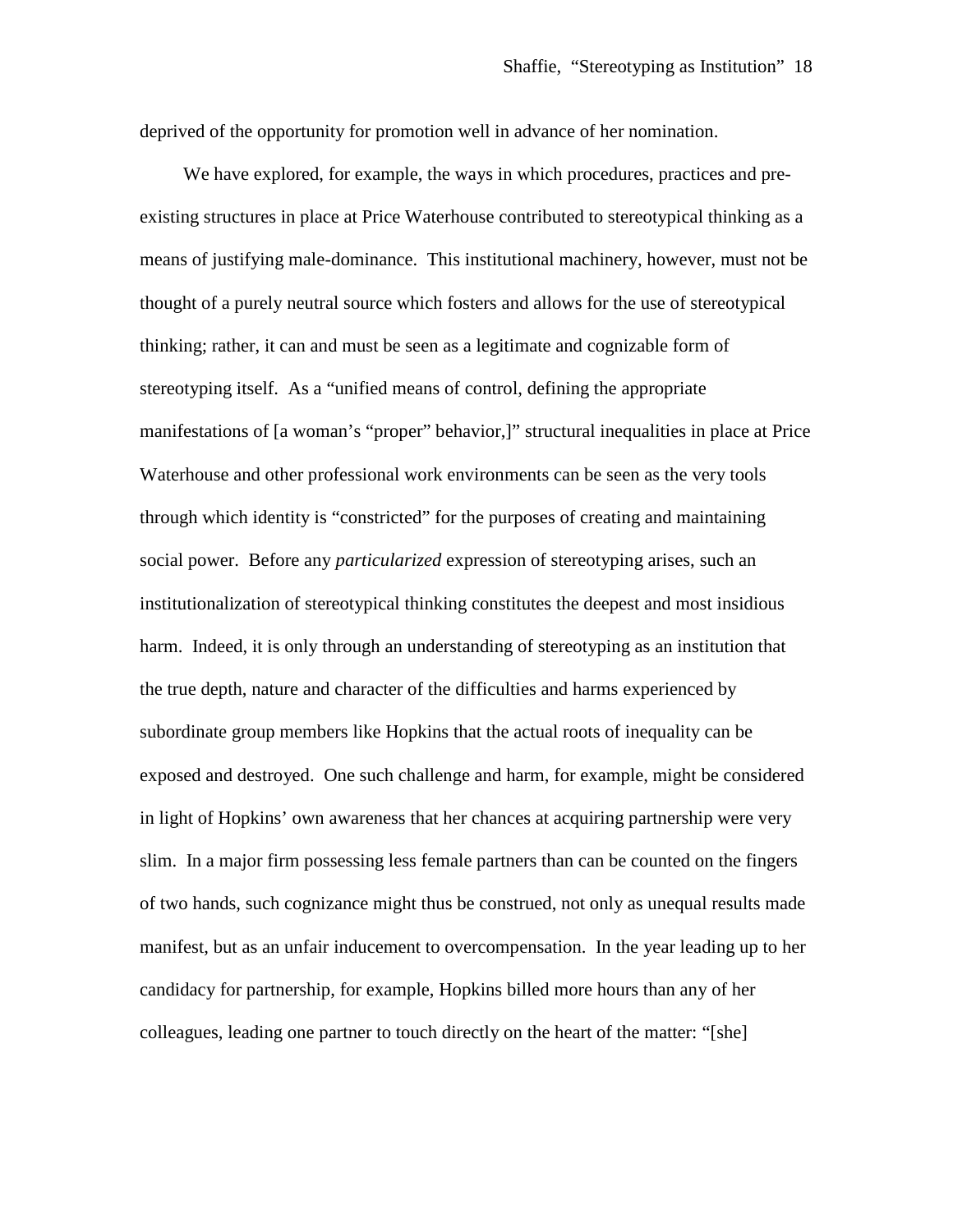overcompensated for being a woman."<sup>[44](#page-18-0)</sup> To be more precise, she overcompensated *because* she was a woman (the "for" only suggests more descriptive stereotyping). Regardless, if it is true, in fact, that Hopkins "overcompensated for being a woman," examining the structural makeup of Price Waterhouse leads us to a clear idea why: amidst such an unequal playing field, she felt she had to. Returning to the procedural aspect of Price Waterhouse's operations, Hopkins was not only working against the dominant view (in practise) that women were not "fit" to be partners; what is more, her efforts were knowingly being poured into an assessment system which was effectively tailored to exclude whomever the partners did not wish to promote. As the *Amicus Brief* stresses, "ambiguous criteria [systems such as the one employed at Price Waterhouse] are easier to distort on the basis of stereotypes...[since] the greater the amount of inference required in the evaluation system, the more likely it is that evaluation bias will be found."<sup>[45](#page-18-1)</sup> Given Price Waterhouse's all but non-existence evaluation criteria, Hopkins must have known that the firm's partners could and would easily overlook any "information clearly relevant to and crisply diagnostic of the target decision [i.e. her promotion]..." unless she had madedisproportionate strides to stand out.<sup>46</sup> In this way, the marked underrepresentation of women at Price Waterhouse, coupled with the absence of clear evaluative criteria which would restrict the purview of senior partners to relevant considerations for the purposes of promotion, must be viewed as forming a nexus of stereotyping promoting disproportionate behavior for the purposes of acquiring equal benefits. Such a nexus embodies the essence of stereotyping insofar as it operates to curtail and to limit human

<span id="page-18-0"></span><sup>44</sup> *Price Waterhouse* at 235.

<span id="page-18-1"></span><sup>45</sup> *Amicus Brief* at 1067.

<span id="page-18-2"></span><sup>46</sup> *Ibid.* at 1068.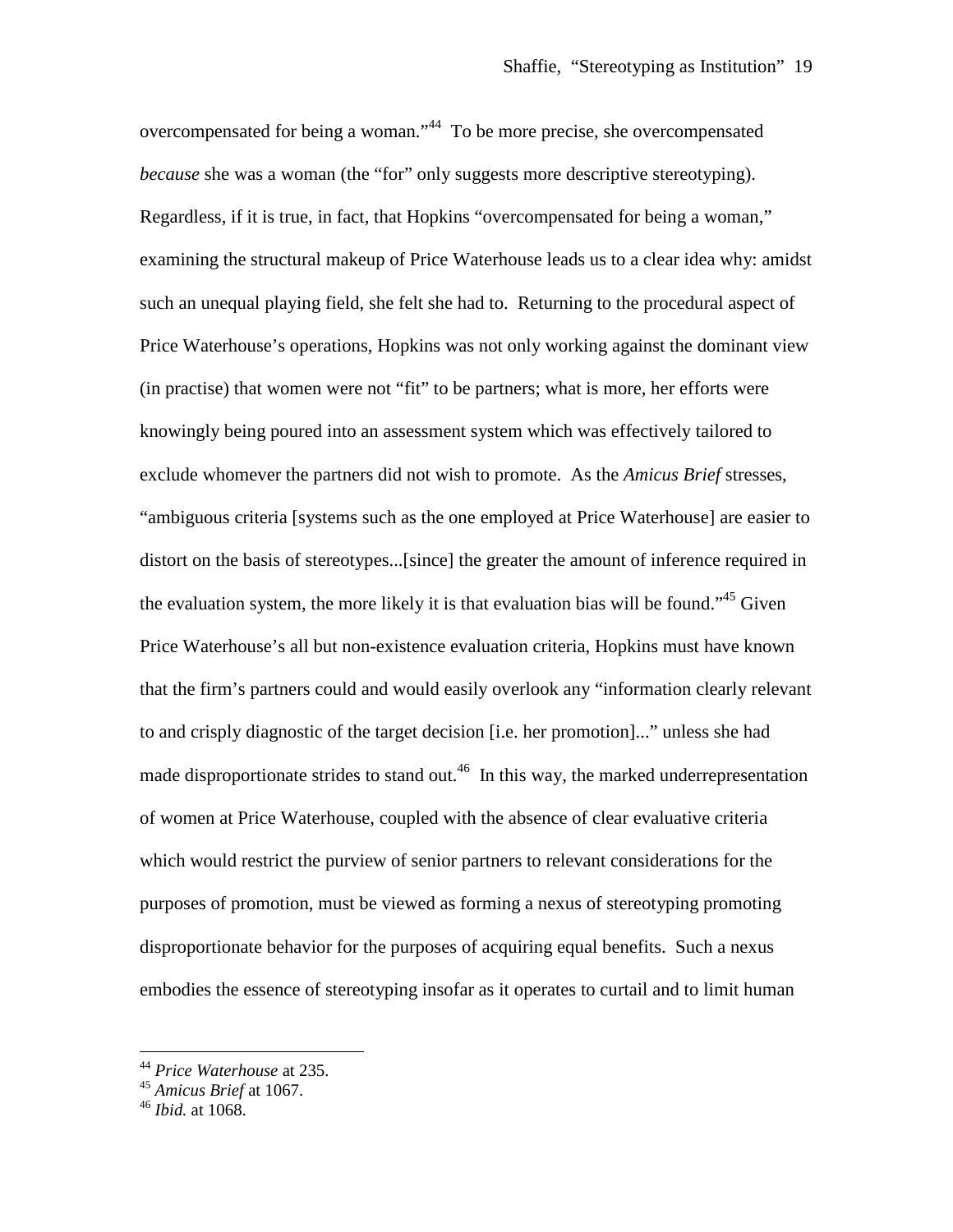behavior and opportunity on the basis of perceived notions as to who is capable or should do what. In this case, the particular harms associated with working against such institutionalized stereotyping are an inducement to overcompensation, overwork, and perhaps most significantly, subjection to an oppressive and largely hostile atmosphere.

The forms of personal and directed harms to which Hopkins was subject – for example, through her colleagues' evaluations – are effectively an offshoot or extension of the macrocosmic, or institutionalized stereotyping already in place at Price Waterhouse. In other words, to reaffirm the fact that, with respect to gender discrimination *context is everything*, Price Waterhouse's lax policies and procedures serve both to embody a macrocosmic *situs* of stereotyping (generating a hostile and unfair working environment), as well as fostering or promoting the specific instances of descriptive and normative stereotyping to which Hopkins was directly subject. Because such explicit forms of stereotyping have doubtless assumed more subdued forms in the twenty-first century, we are actually fortunate that Hopkins' colleagues enjoyed the liberty of voicing their stereotypes so freely. For in their opinions these specific instances of stereotyping highlight both the violent constriction of identity which lax corporate policies may foster, as well as the deep reasons for why such a constriction is so violent to begin with. We have already seen, for example, how female professionals are generally held to an impossible double standard: to use the words of the *Amicus Brief*, they are "evaluated negatively if they do their jobs well."<sup>[47](#page-19-0)</sup> Yet to appreciate why and how this double standard is so harmful, one needs only survey just how *arbitrarily* positive traits are translated as negative once filtered by a stereotypical lens. As the *Amicus Brief* states:

<span id="page-19-0"></span><sup>47</sup> *Amicus Brief* at 1066.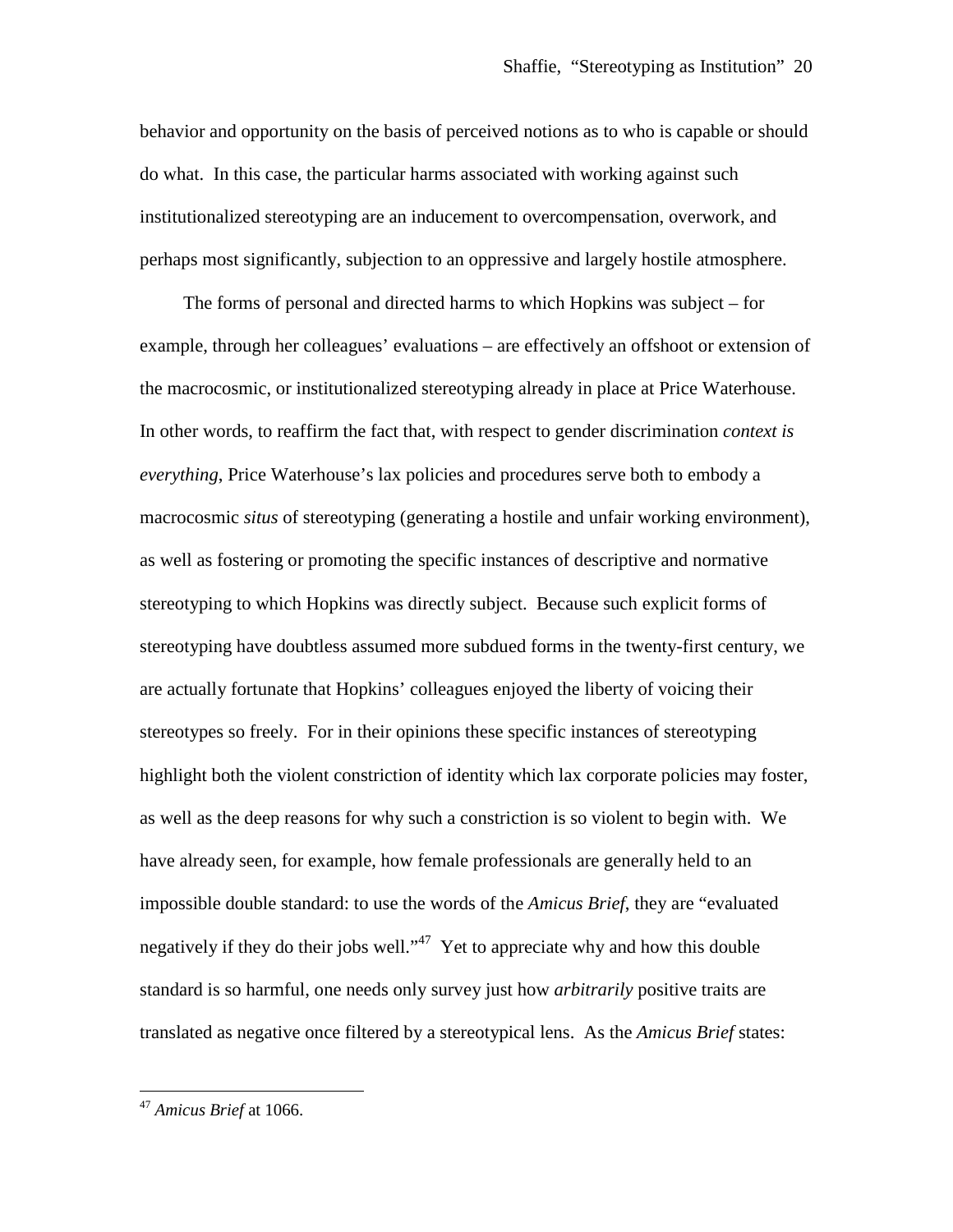In the present case, Ms. Hopkins' supporters described her behavior as outspoken, independent, self-confident, assertive and courageous. Her detractors interpreted the same behavior as overbearing, arrogant, self-centered and abrasive.<sup>[48](#page-20-0)</sup>

Effectively, owing in large part to a lack of clear procedural policies pertaining to the qualities and characteristics relevant for promotion purposes, this telling extract highlights Ann Hopkins' inability to know just how to comport herself. It suggests, in fact, that there may not have *been* an appropriate model for Hopkins' behavior - one which would have permitted her to execute her employment duties both efficiently and, in the eyes of her male colleagues, respectably. Based on a traditional conception of the harms of stereotyping, linear psychological constriction constitutes a harm and a wrong in itself; yet, in Hopkins' case this violence was compounded by the fact that there was, in effect, *no appropriate model of behavior*. Within the scope of her professional development, she was irrevocably bound by whatever stereotypical thinking and discriminatory structures the partners and, indeed, the very institution at Price Waterhouse desired to inflict upon her. This *arbitrariness,* coupled with the firm's replete lack of promotion guidelines, underscores the insidious coercive element in Glick and Fiske's model of systems of interdependent exploitation; for just as "[s]ubordinate group members cooperate because of a lack of choice to do anything but that," Hopkins could do little or nothing to counteract the oppressive, violent, and largely unrealistic stereotypeswhich many of her colleagues held her to[.](#page-20-1)<sup>49</sup> As hard as she tried, she would be punished.

<span id="page-20-1"></span><span id="page-20-0"></span><sup>48</sup> *Ibid.* at 1065.

<sup>49</sup> Glick and Fiske, *supra* note 18 at 205.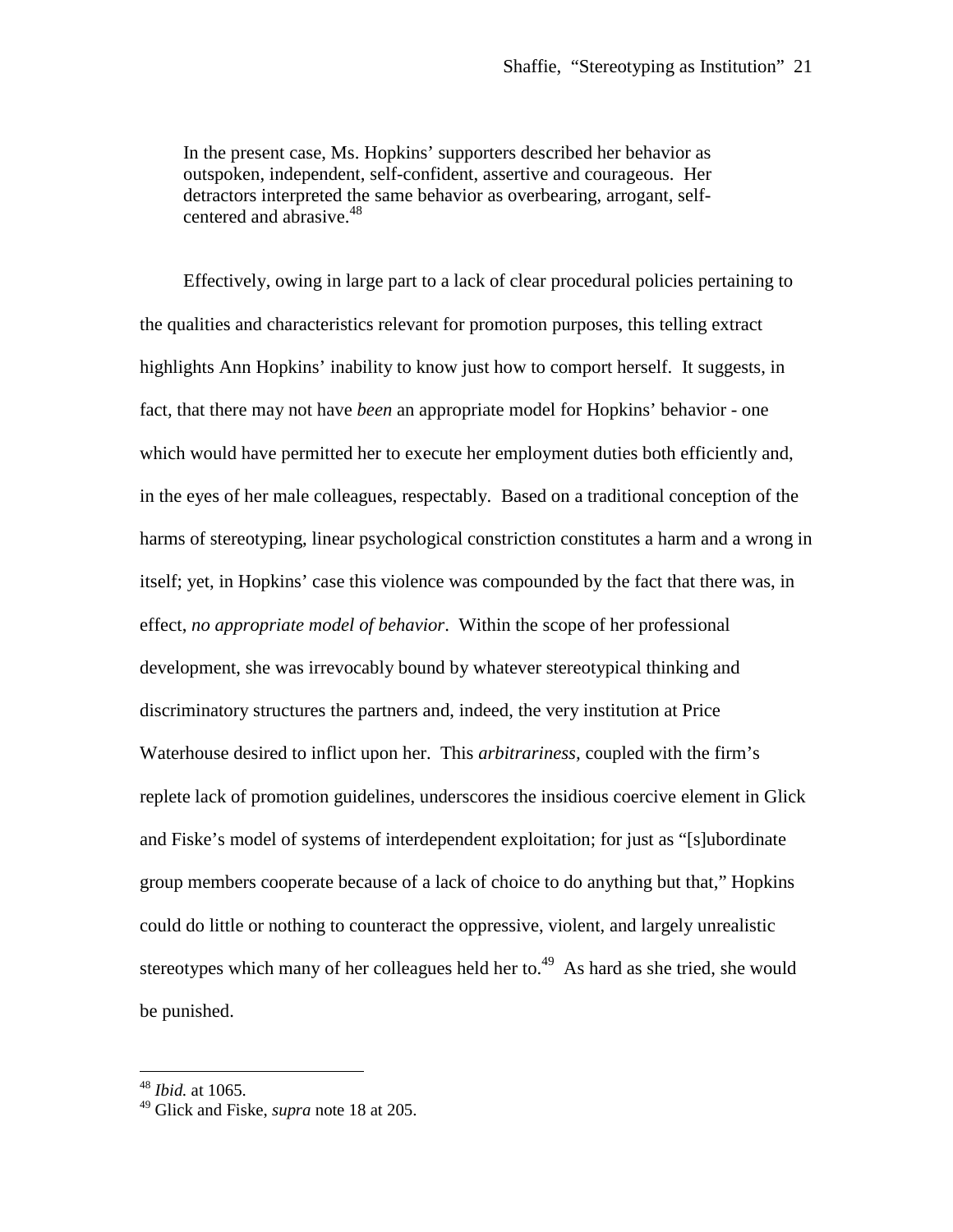## **Transformational Equality and Article 11 of** *CEDAW***: Assessing the Merits of the U.S. Supreme Court Decision**

There is much to laud about the *Price Waterhouse* decision. The case has been hailed as a milestone in the U.S. Supreme Court's understanding and appreciation of stereotyping as both an ethical and a legally cognizable harm. Indeed, as to the court's foundational understanding of gender discrimination, there is little that can be faulted. The court made strong headway when Mr. Justice Brennan interpreted Title VII of the Civil Rights Act so boldly and succinctly:

In saying that gender played a motivating part in an employment decision, we mean that, if we asked the employer at the moment of the decision what its reasons were and if we received a truthful response, one of those reasons would be that the applicant or employee was a woman.<sup>[50](#page-21-0)</sup>

As Susan Fiske points out: "One could not have asked for a better understanding of the psychology of stereotyping."[51](#page-21-1)

The decision has also been received positively for its use and, thereby, its perceived legitimization of social science literature. For the first time, the U.S. Supreme Court cites the findings and opinions of a social scientist as to the existence of gender discrimination within a specific context, introducing such testimony and the *Amicus Brief* which accompanied it into the pantheon of acceptable courtroom evidence – albeit in a limited way. In fact, precisely because the U.S. Supreme Court took such an emboldened stance on the issue of gender discrimination – facing the issue squarely at one point and

<span id="page-21-1"></span><span id="page-21-0"></span><sup>50</sup> *Price Waterhouse* at 250

<sup>51</sup> Fiske, *supra* note 30 at 1054.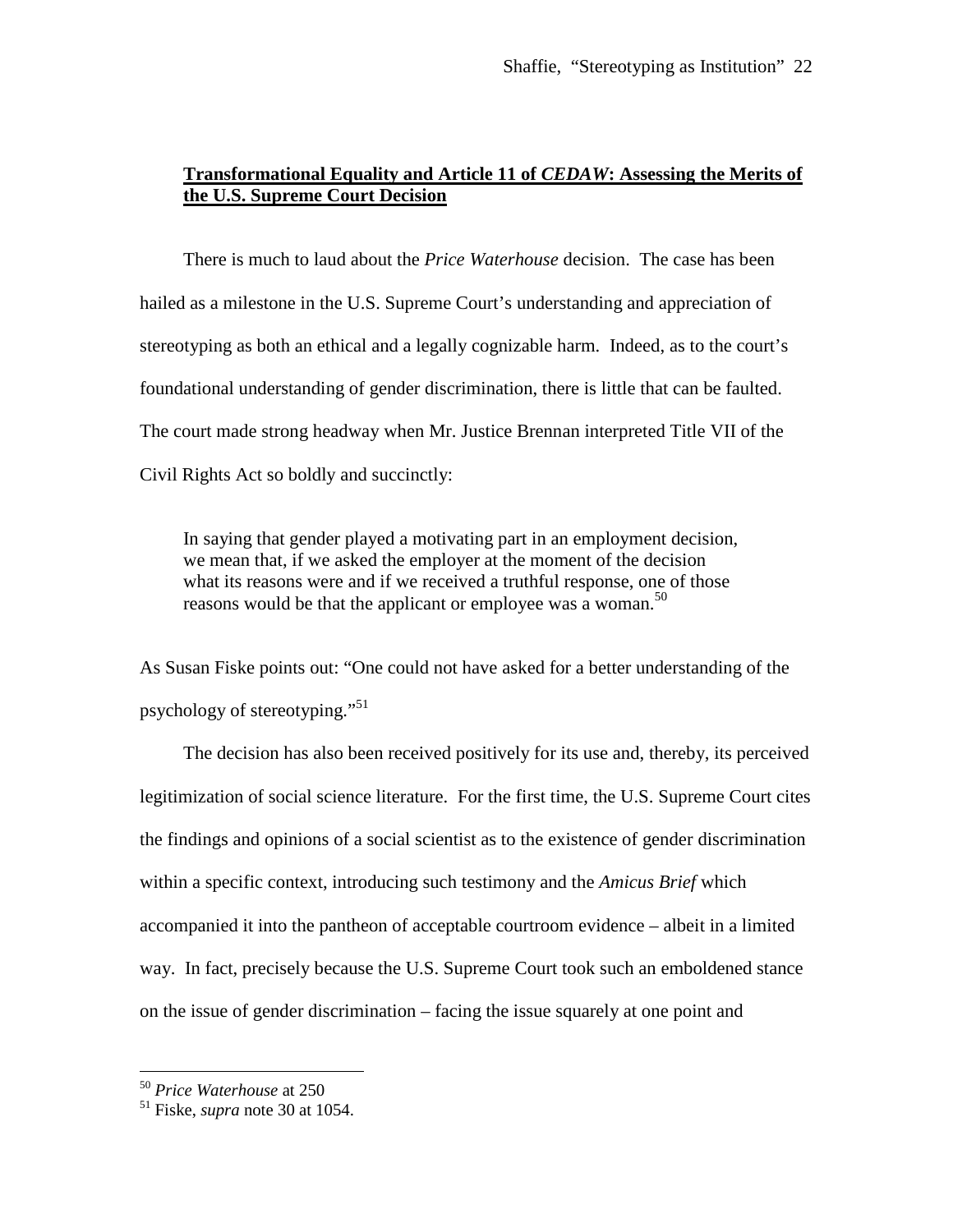proclaiming that "[i]t takes no special training to discern sex stereotyping in a description of an aggressive female employee as requiring 'a course at charm school'" – questions still surround the court's actual treatment of and stance towards social science as an aid to understanding and analyzing the issue in-depth. $52$  As Fiske again points out:

One can interpret [the court's direct treatment of sex stereotyping] in various ways: as dismissive, saying that the social science testimony was all common sense; as merely taking social psychological expertise for granted; or as suggesting that one does not necessarily require expert witnesses to identify stereotyping when the evidence is egregious.<sup>[53](#page-22-1)</sup>

Given the wealth of highly probative and practical aides laid out in the *Amicus Brief* tendered in the *Price Waterhouse* decision, and notwithstanding the Supreme Court's laudable grasp of the basic dimensions of gender stereotyping, it is perhaps unfortunate that the Supreme Court did not pay more heed to the treasure trove of expert opinion available at its fingertips. As a comparison of the court's results with the transformative aims of *CEDAW* makes clear, there was far more that the Supreme Court could have done in improving their judgment and the court's alignment with the cause for equality more generally. For this purpose, an understanding of general principles and aims underlying *CEDAW* becomes necessary.

Sandra Fredman rightfully interprets *CEDAW* as a convention seeking to promote the highest ideal of equality: as transformation. Transformational equality, according to Fredman, transcends traditional conceptions of formal equality, equality of opportunity, and equality of outcome. Where these conceptions seek to ensure legislation that treats

<span id="page-22-0"></span><sup>52</sup> *Price Waterhouse* at 256.

<span id="page-22-1"></span><sup>53</sup> *Ibid.*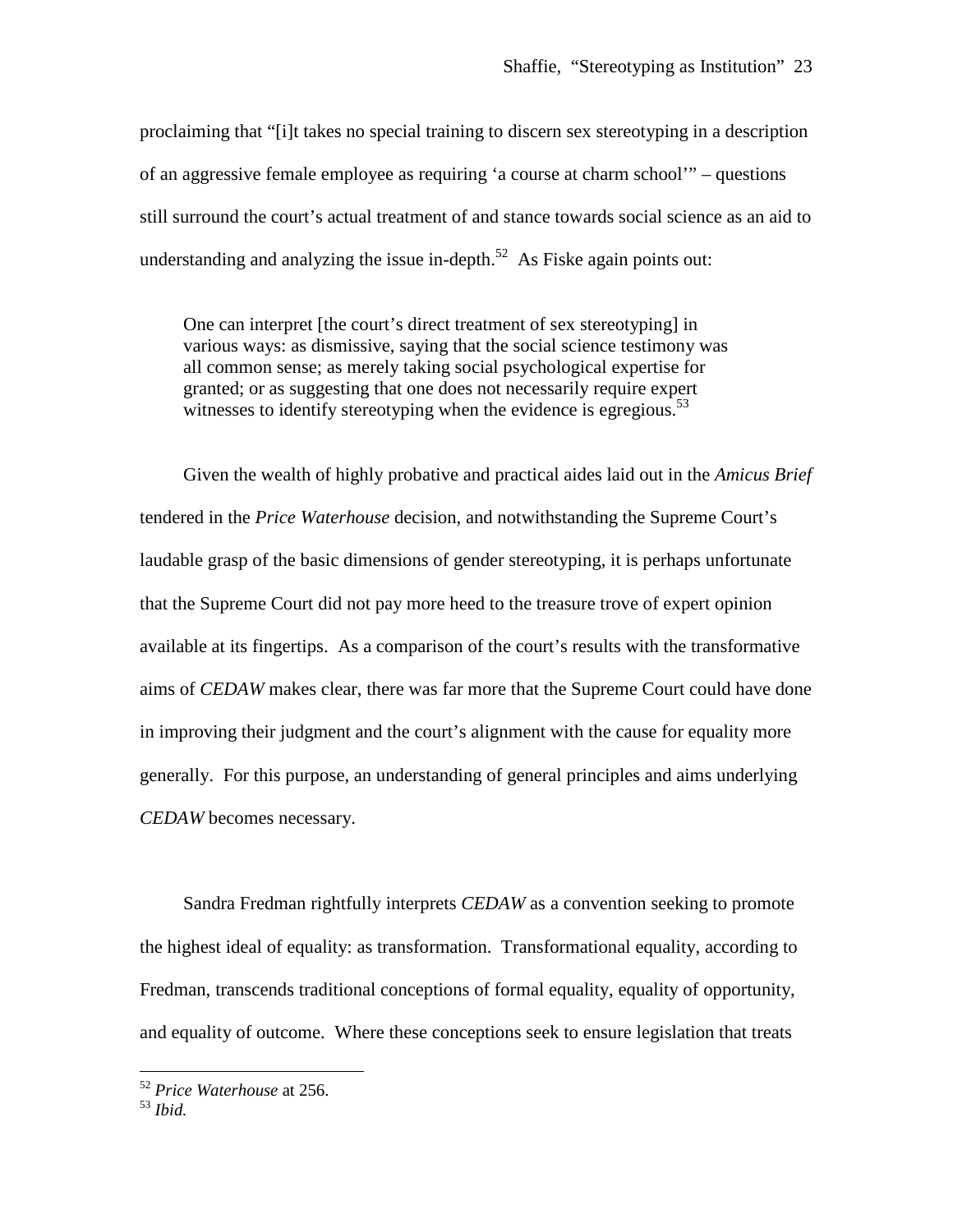women in the same way as men, neutrality with respect to the barriers facing women's advancement, and equal distribution of benefits between men and women respectively, transformational equality is seen to entail a fundamental "re-structuring [of] society *so that it is no longer male-defined.*"<sup>[54](#page-23-0)</sup> In this sense, transformational equality presents a view of women's equality which does not hold that "women are [merely] equal to men," but which rather seeks to ensure that legitimate differences between the sexes are adequately taken into account, with a view to the eventual crumbling of the private/public divide and "a redistribution of power and resources in the institutional structures which perpetuate women's oppression."[55](#page-23-1) The attainment of equality as transformation necessarily implies the effective attainment of all previous conceptions thereof. In a word, where transformational equality is attained, laws will necessarily cease to discriminate against women, opportunities would, in fact, become gender neutral, and a marked rise in the participation of women in the private sector could be expected. For our purposes, however, the most critical aspect of transformative equality – and the various forms of equality captured by the *CEDAW* convention more broadly - is *its* explicit dependence on examining the socio-structural and cultural roots of gender discrimination. In a word, the attainment of transformative equality is impossible without taking context into account.

Fredman locates the ideals of transformative equality in Articles 3 and 5 of the Convention especially. Article 3, which calls for States Parties to "take in all fields…all

<span id="page-23-1"></span><span id="page-23-0"></span><sup>&</sup>lt;sup>54</sup> Sandra Fredman, "Beyond the Dichotomy of Formal and Substantive Equality: Towards a New Definition of Equal Rights" in I. Boerefijn *et al* etd., *Temporary Special Measures: Accelerating de facto Equality of Women under Article 4(1) UN Convention on the Elimination of All Forms of Discrimination Against Women* (Antwerpen: Intersentia, 2003) at 111, 114 [emphasis mine]. <sup>55</sup> *Ibid.*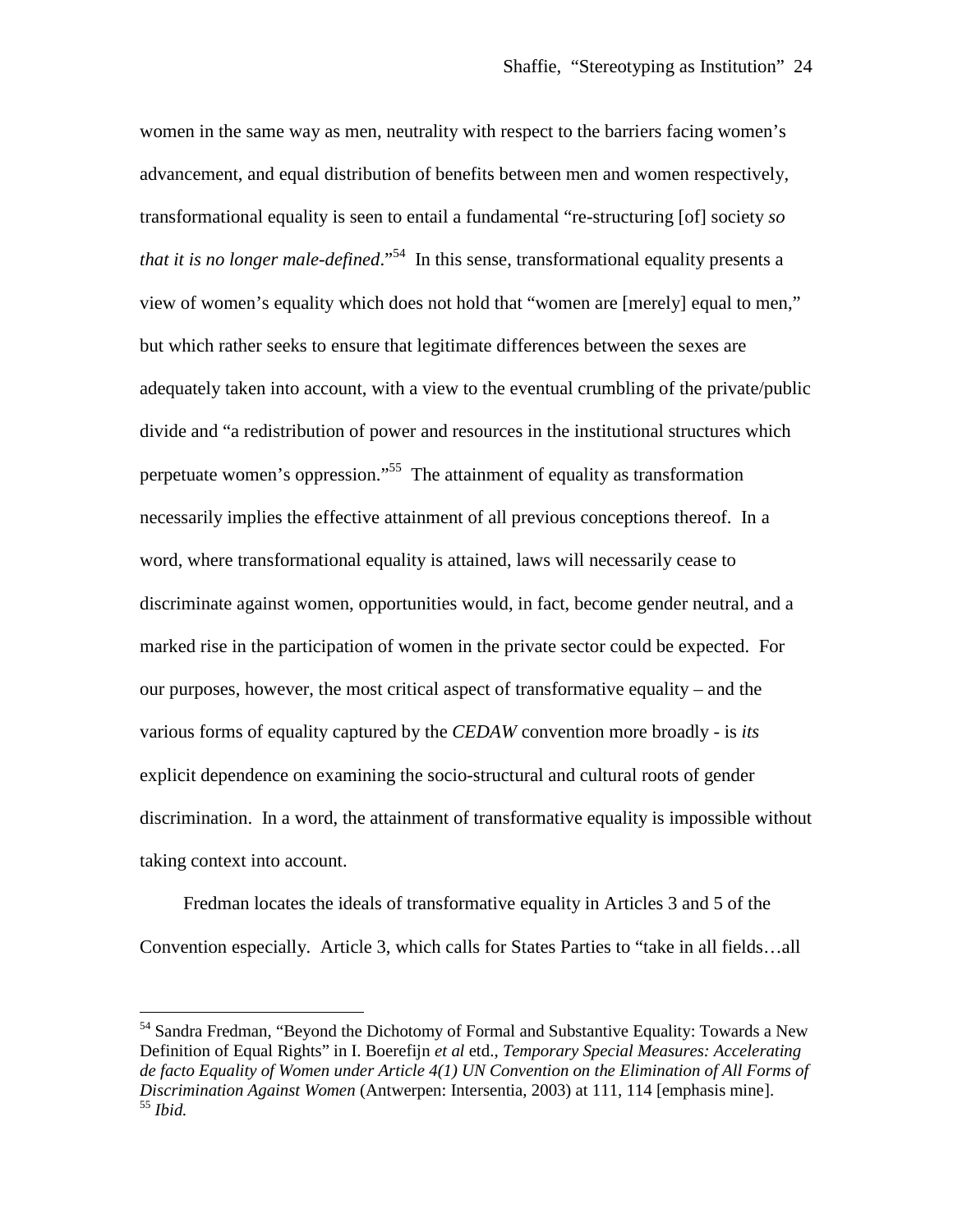appropriate measures…to ensure the full development and advancement of women" is an example of transformative equality's objectives of breaking free from the dichotomous thinking of men's vs. women's rights, demonstrating remarkable focus on the advancement of women "in all fields;" Article 5, on the other hand, makes explicit the *methodology* of attaining transformative equality by calling for the direct modification of "social and cultural patterns…with a view to the elimination of prejudices and customary…practices… based on the idea of the inferiority or superiority of either of the sexes." Together with Article 2(e), which places upon States Parties the positive duty to "Take all appropriate measures to eliminate discrimination against women by any person, organization or enterprise," Article 5 grants the courts the ability to supervise and to condemn the discriminatory customs and practices of the private sector. As we will see, it is precisely this crucial, foundational aspect of Article 5 that is lacking in the *Price Waterhouse* decision.

At the outset, it is important to note that the United States had been a signatory to the *CEDAW* Convention for nearly nine years in at the time of rendering its judgment in *Price Waterhouse*. Article 11 of *CEDAW* speaks directly to the issue of gender discrimination in the employment sector. It requires that "States Parties…take all appropriate measures to eliminate discrimination against women in the field of employment..." to ensure the equal rights of women, particularly with respect to:

(b) The right to the same employment opportunities, including the application of the same evaluative criteria for selection in matters of employment;

and,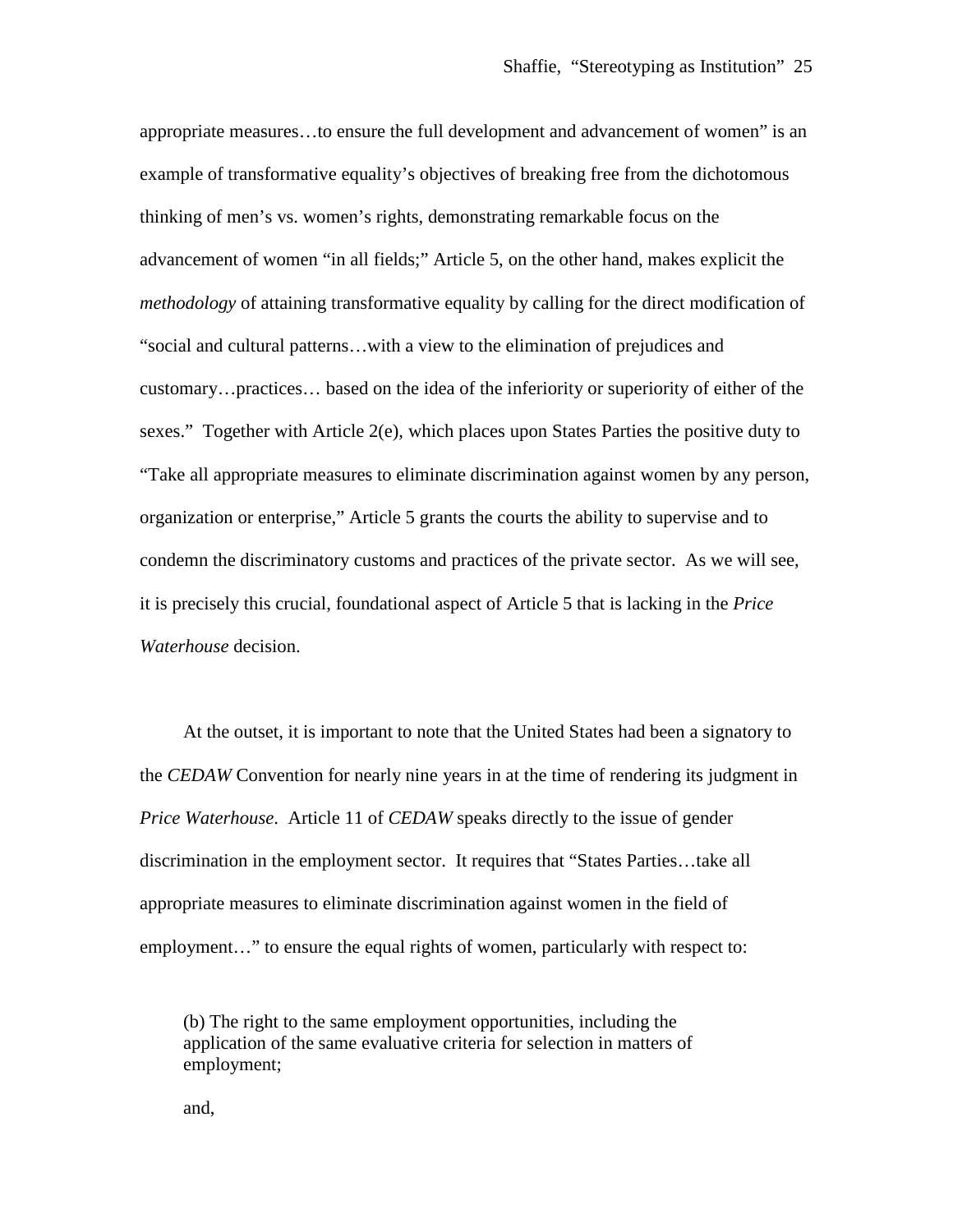(d) The right to equal remuneration, including benefits, and to equal treatment in respect of work of equal value, as well as equality of treatment in the evaluation of the quality of work;

Article 11 must be read in light of the provisions contained in Part I of the Convention, including Article 5 which, as we have seen, requires a robust examination of the underlying, social and cultural factors fostering and promoting gender discrimination.

The critical flaw which plagues the *Price Waterhouse* decision rests in the Supreme Court's unwillingness to tackle the patent issues of structural inequalities present at the appellant's (Price Waterhouse's) firm. As we have already seen, these structural inequalities, which were made manifest in a drastic underrepresentation of women partners at the firm, the *absence* of evaluative criteria and policy guidelines directing the promotion selection process, and an *absence* of discouragement generally with respect to the stereotypical comments directed at Hopkins by her colleagues, constitute a form of institutionalized stereotyping. This form of institutionalized stereotyping effectively deprived Hopkins of her ability to be considered fairly for the purposes of promotion and led to the establishment of an oppressive atmosphere in which the satisfaction both of her professional duties and of her expected comportment became an impossibility. As a result, Hopkins' identity had been subjected to the harms of a violent form of constriction, and her ultimate partnership refusal was clearly substantiated on irrelevant grounds having more to do with social sanctioning than an accurate assessment of her skills or abilities. Had the Supreme Court wrestled with the existence of stereotyping as subsumed by Price Waterhouse's institutional makeup and particular policies, such institutionalized stereotyping might have effectively been treated as in default breach of Article 11 of *CEDAW*.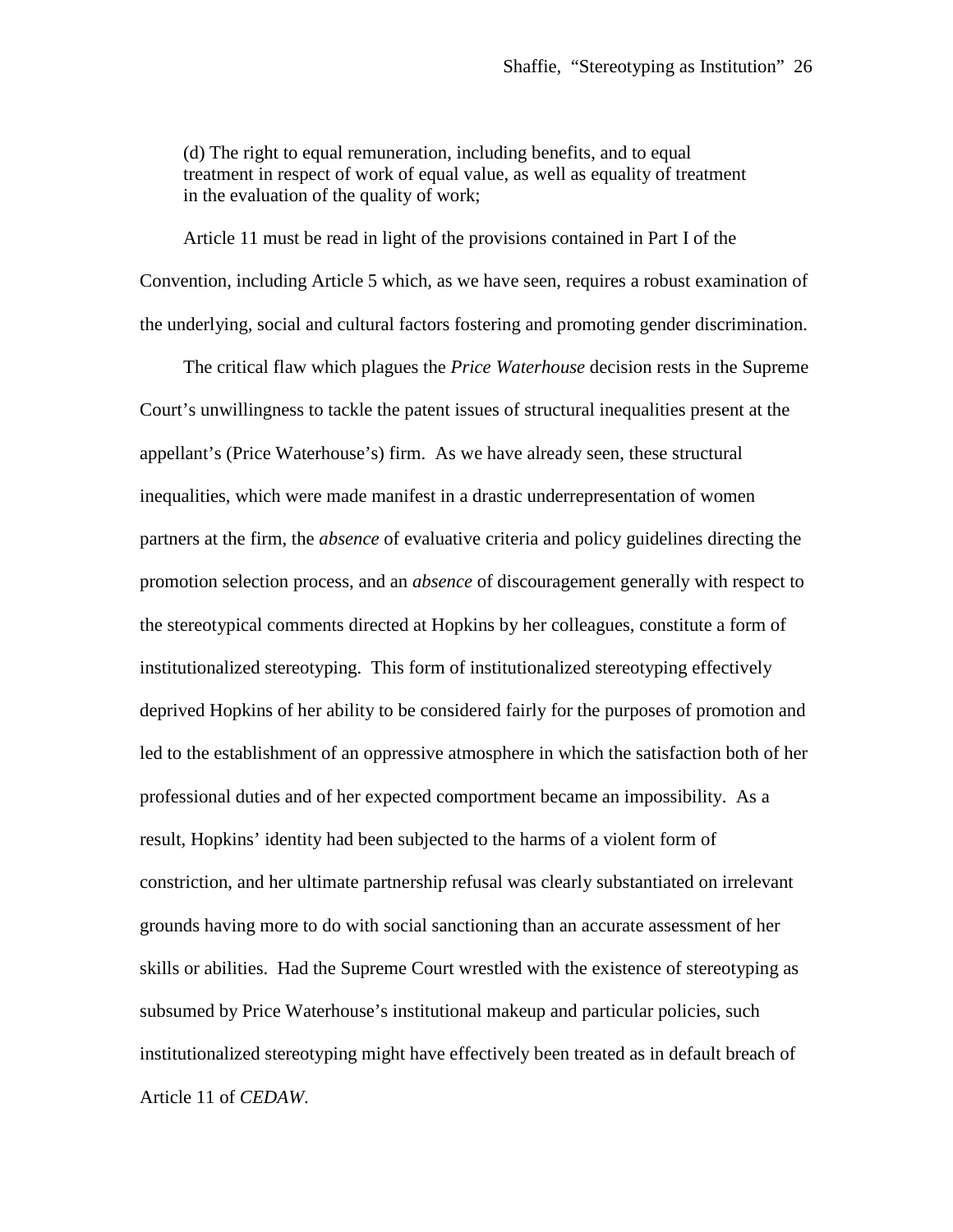With respect to Article 11(b), for example, we have demonstrated how the normative and descriptive stereotypes to which Hopkins was subject ensured that she had been deprived, *a priori*, of "the right to the same employment opportunities, including the application of the same evaluative criteria for selection in matters of employment." Because such evaluative criteria did not exist, and because Hopkins belonged to a subordinate or out-group perceived to pose a threat to the institutionalized maledominance at the firm, the Supreme Court might have expanded the scope of their analysis *away* from the particularized harms suffered by Hopkins to more generalized view of whether *any* woman was likely be treated fairly for the purposes of partnership promotion at the firm. In the face of such egregious statements as those already alluded to – "[She should take] a course at charm school;" "[I cannot] consider any woman seriously as a partnership candidate…" – such a shift would have grappled with the issue of gender discrimination at its primary site (the institution), and effectively secured a remedy that could have reached beyond the particularized harms suffered by Hopkins. In this regard, it is evident that the absence of clear evaluative criteria at Price Waterhouse clearly led to an atmosphere permissive of stereotypical thinking at the evaluation stage. Failing to address such a basic issue in order to fine-tune certain standards of proof has effectively guaranteed the survival of widespread stereotyping at Price Waterhouse for future generations of female employees.

As per Article 11(d) of the Convention, the *Amicus Brief* does well to explain how and why Hopkins' resounding successes as a senior partner might well have been diminished by the very stereotypical thinking which curbed her chances at promotion. We have already noted, for example, how Hopkins' positive personal traits were likely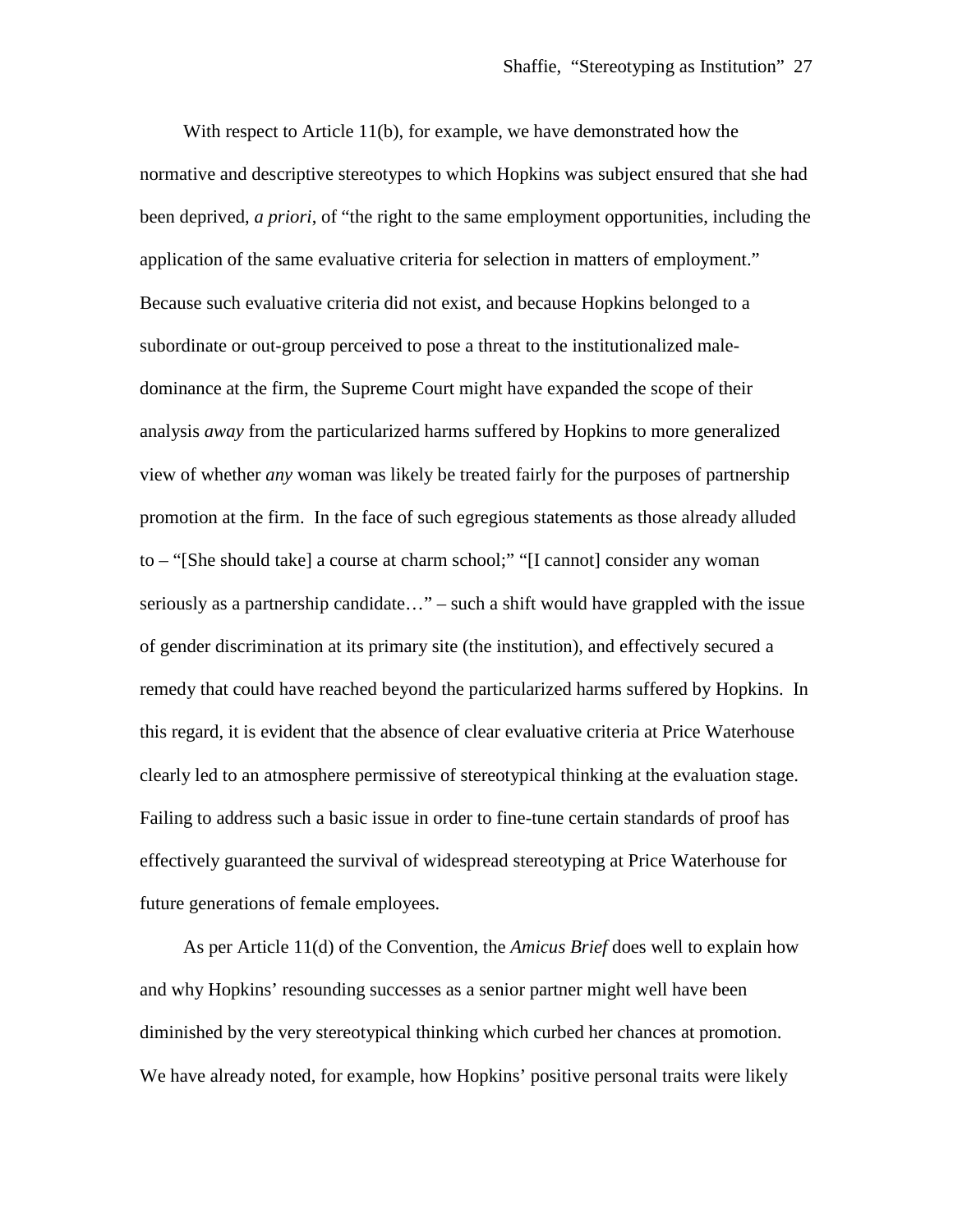and arbitrarily filtered by the stereotypical perceptions of her male colleagues and thus translated as wholly negative. This was evidenced, for example, by the disparate views as to Hopkins as "independent, self-confident and courageous," on the one hand, and "overbearing, arrogant, [and] self-centered" on the other.<sup>[56](#page-27-0)</sup> Yet, as the *Amicus Brief* highlights, this same principle of arbitrary diminishment and distortion often applies equally to a female professional's actual *output*:

Women's achievements are perceived in a way which fit with stereotypic ideas regardless of whether facts about an individual woman objectively support the perception. As a result, accomplishments by women are significantly more likely to be discounted than the same accomplishments by men because the successful performance of women is attributed to ephemeral or unstable causal factors.<sup>[57](#page-27-1)</sup>

Had the Supreme Court more carefully considered the invaluable advice tendered in the *Amicus Brief*, they may have discerned the actual, hidden content contained within such patronizing and pejorative statements as, "[She] overcompensated for being a woman."<sup>[58](#page-27-2)</sup> What is more, the Supreme Court would have properly noted that, in the face of Hopkins' tireless work ethic and astounding earnings for the firm, comments such as these constitute veiled but fulsome attacks on Hopkins' right to "equal treatment in respect of work of equal value." They are demeaning and dismissive by nature, and an example of benevolent, patriarchal stereotyping which undermines the value of a woman's legitimate achievements and hard work.

The above two illustrations of the U.S. Supreme Court's specific failure to accord with Article 11 of the *CEDAW* Convention alludes to some of the grave shortcomings of

<span id="page-27-0"></span><sup>56</sup> *Amicus Brief* at 1065.

<span id="page-27-1"></span><sup>57</sup> *Ibid.* at 1066.

<span id="page-27-2"></span><sup>58</sup> *Price Waterhouse* at 235.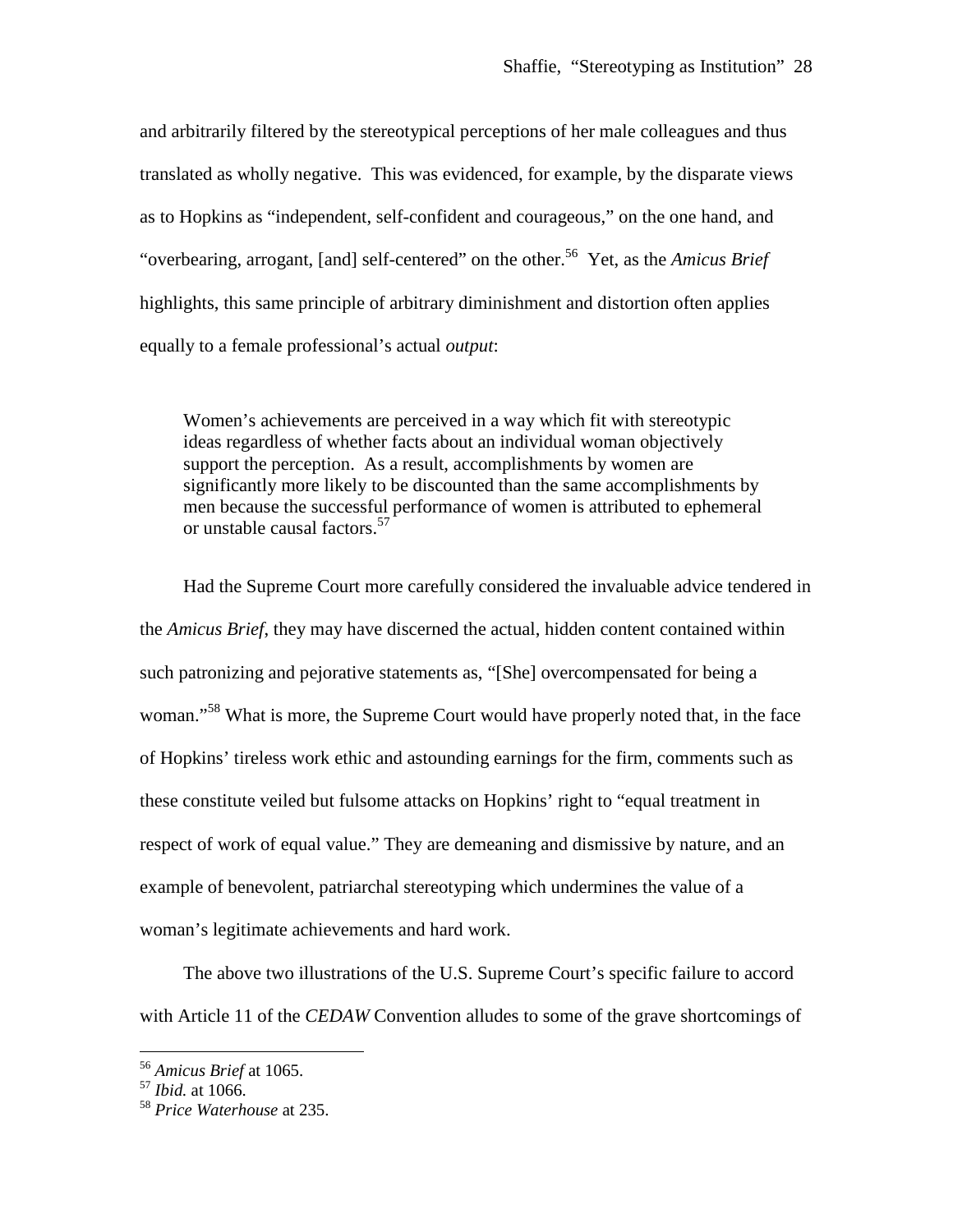gender discrimination analyses which overlook the foundational issue of socio-structural contexts and origins: without delving into such origins, the courts cannot discern the actual content of the evidence before them; they cannot attack the gender discrimination at its roots; and, as a direct result, they cannot fashion remedies that provide lasting and meaningful relief for particular stereotyped out-groups seeking legal redress.

Indeed, one might describe Supreme Court's approach to gender discrimination in *Price Waterhouse* as felling a tree by pruning its leaves. In the face of so much egregious and explicit inequality at both the individual and structural level, the court makes the basic error of treating the case on a particularized, fact-driven basis. It discusses the harms suffered by Hopkins, the stereotypical comments directed at her, and how the Civil Rights Act serves to protect her equality interests. But it fails to consider the basic inequalities *built into* Price Waterhouse as a whole – its makeup and procedures – and how such inequalities would surely escape the shallow grip of the court's analysis. As a result, the U.S. Supreme Court not only forfeits an invaluable opportunity to expose, diagnose, and to treat an institution of its patent equality ills, but what is more, fails to notice how its own methodology is incapable of fleshing out and interpreting even the most basic facts interpreted in the case. Early in the court's judgment, for example, Mr. Justice Brennan notes in the interest of Price Waterhouse that "[l]ong before her bid for partnership, partners evaluating [Hopkins'] work had counseled her to improve her relations with staff members." Yet, within the complex world of stereotyping, even such basic evidence begs the question: without delving into the structural and contextual roots of the stereotyping which pervaded the atmosphere at Price Waterhouse, how can the court be certain that even *this* criticism was not rooted in stereotypical thinking? In short,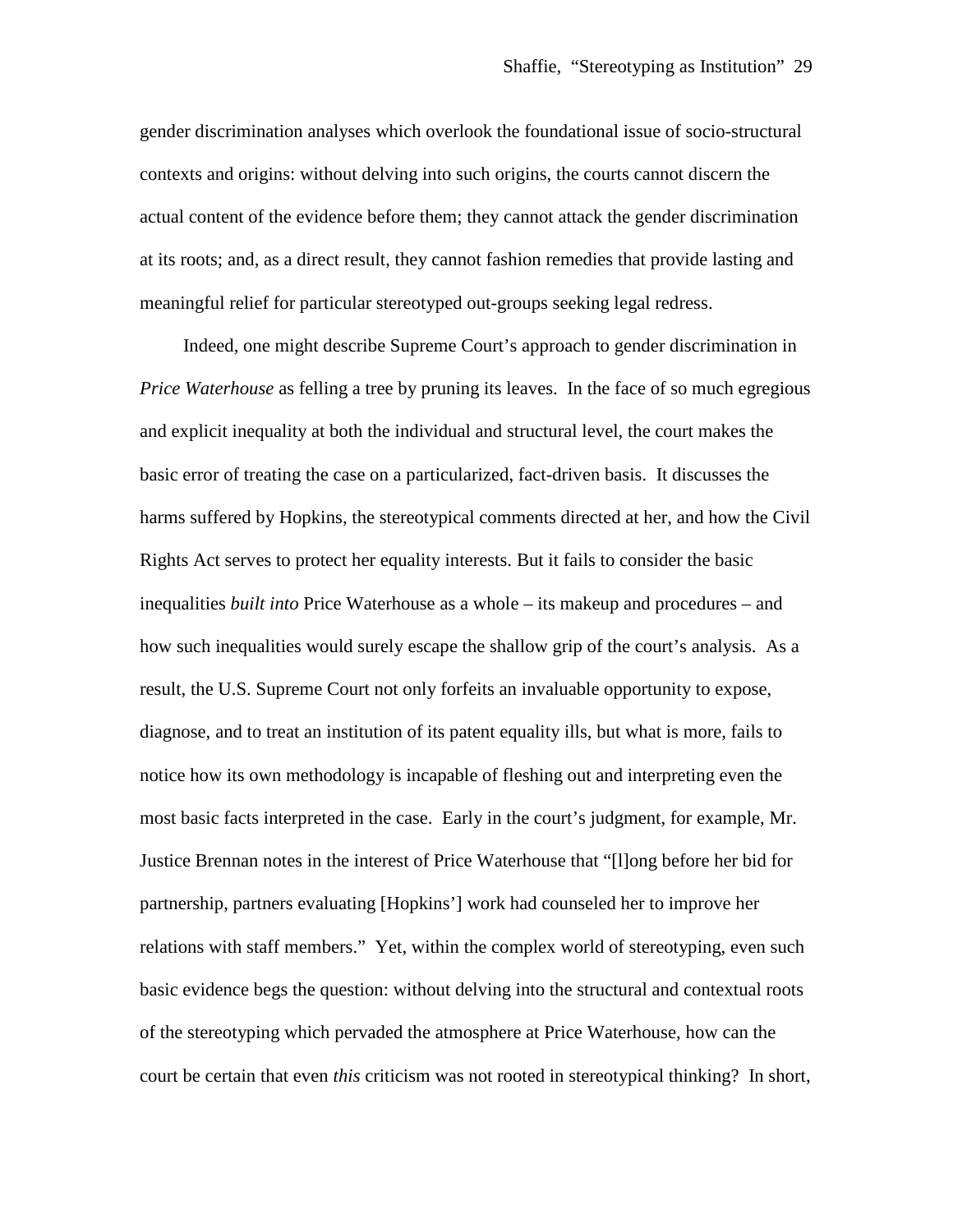it cannot. And given the pervasiveness of such stereotyping at both the institutional and individual levels at Price Waterhouse, it may almost assuredly have been the product of a stereotypical response to Hopkins' perceived breach of her "proper" role as a woman. Therefore, given these shortcomings inherent to the U.S. Supreme Court's approach to Hopkins' case, we now turn to a consideration of how the court may have improved its decision both through an application of specific recommendations and through the adoption of a socio-structurally oriented, contextual approach generally.

As previously mentioned, the *Amicus Brief* outlines three key conditions which are seen to promote gender stereotyping in the workplace: rarity of the individual (i.e. women at Price Waterhouse), ambiguity in evaluative criteria, and paucity of information regarding the applicant. According to the *Amicus*, all three of these conditions were present at Price Waterhouse, creating an environment where stereotypical thinking was not only not discouraged, but actually fostered.<sup>[59](#page-29-0)</sup> To counteract the harmful effects which flow from the presence of these three conditions, the *Amicus Brief* sets out three practical and common-sense measures which Price Waterhouse might have implemented for the purposes of monitoring and reducing the firm's widespread reliance on and use of stereotypical thinking. Given the U.S. Supreme Court's predilection for a focused, individualized analysis, it is not surprising that the court completely omits any mention these three easy-to-implement recommendations; for they each operate at the *institutional* level. The *Amicus Brief* makes mention, for example, of the simple need to garner more information about an individual prior assessing him or her. Such information "can undermine the use of stereotypes" by the simple fact that actual information (facts) and

<span id="page-29-0"></span><sup>59</sup> *Amicus Brief* at 1067.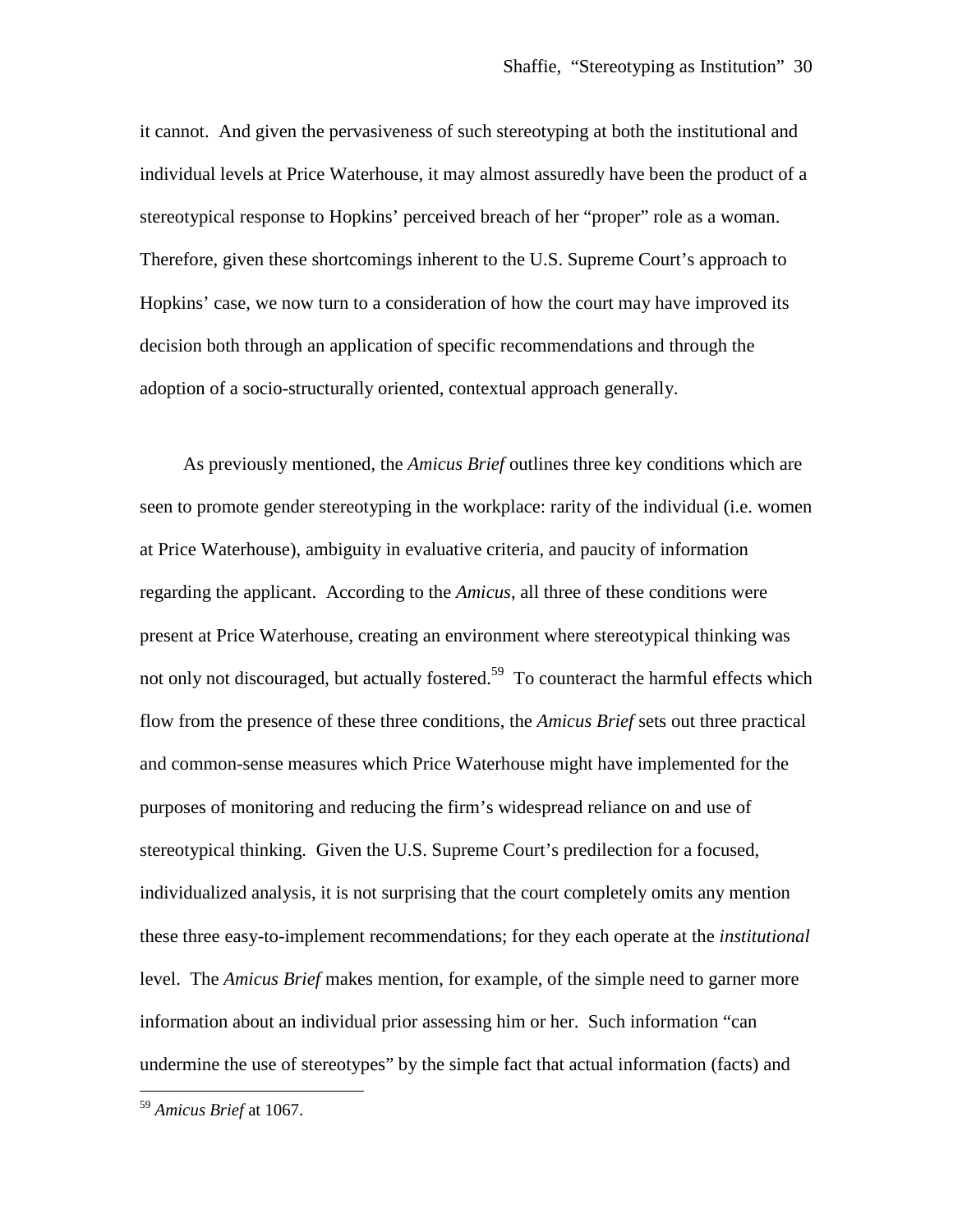stereotypes (oversimplifications) are, by their very natures, incompatible.<sup>[60](#page-30-0)</sup> Where an individual is forced to take greater account of another's actual, rather than perceived strengths and weaknesses, the result is an assessment that is more likely to be based on "information clearly relevant to and crisply diagnostic of the target decision..."<sup>[61](#page-30-1)</sup> Along these same lines, the *Amicus Brief* also recommends that decision-makers pay "increased attention" to such added information. Attention alone, the *Brief* suggests, can be lethal to stereotypes; they can interrupt the process of their formation, and allow more particularized information to "temper the tendency to stereotype" altogether.<sup>[62](#page-30-2)</sup> And lastly, the *Amicus Brief* recommends "motivational incentives that support increased attention and indicate a consensual disapproval of stereotyping." Such policy measures should explicitly encourage interdependence and teamwork (thus forcing greater sub and dominant-group interaction), remind decision-makers that "the subordinate's future depends on their judgments" (thereby promoting greater diligence, attention and accuracy), and may even call for a third party's opinion to weigh in on the decisionmaking process, *where that third party is known to discourage stereotyping*. [63](#page-30-3)

These recommendations are notable both for what they seek to achieve and what they consciously avoid. In their unobtrusiveness and simplicity, they represent a highly deferent and sensitive approach to seeking to curtail the harmful effects of stereotyping within the private sector. Accordingly, they do not speak directly to some of the major causes of concern at Price Waterhouse; the *Amicus Brief*'s does not explicitly address the issue of an individual's "rarity," for example, by recommending that more women be

<span id="page-30-0"></span><sup>60</sup> *Ibid.* at 1068.

<span id="page-30-1"></span><sup>61</sup> *Ibid.*

<span id="page-30-2"></span><sup>62</sup> *Ibid.* at 1069.

<span id="page-30-3"></span><sup>63</sup> *Ibid.*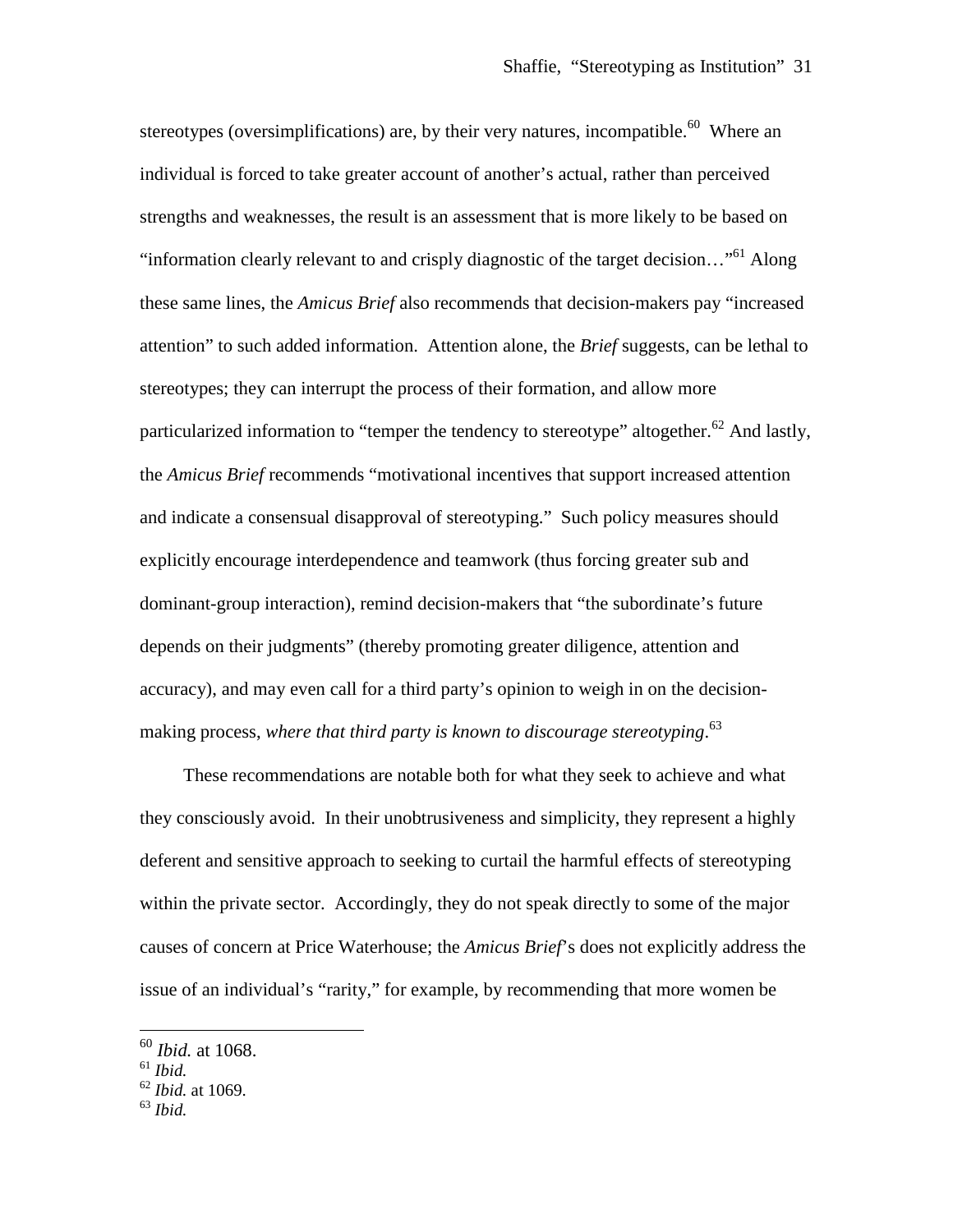promoted to partnership; nor does the *Brief* seek to redress the issue of "objective evaluative criteria" - the absence of which it had previously lamented – by seeking to mandate them. In fact, the *Amicus Brief* is silent on these issues. Given the level of intervention and structural change which this latter class of remedies would require, the it must thus be seen as a exercise of considerable wisdom and restraint, as well as an illustration of the spectrum of tools available to a court for the purposes of eliminating gender discrimination. Because the particular tools proffered by the *Amicus Brief* were so broad and easy to implement, the U.S. Supreme Court's failure to mandate them becomes increasingly problematic. What is even more problematic, however, is that the court also fails to take direct issue with the larger, residual issues with which the *Amicus Brief* does not contend – the underrepresentation of women and the lack of evaluative criteria, for example. What follows is a methodology that the U.S. Supreme Court might have adopted in seeking to achieve lasting results with respect to these more substantial sources of inequality.

#### **The Contextual Approach as a Remedial Tool: In Isolation and in Concert**

As noted, the transformative character of the *CEDAW* Convention, as typified by Article 5, requires that States Parties delve into the socio-structural roots of gender discrimination in order to attain lasting substantive equality for women. This same approach has been advocated throughout this essay, and further buttressed by the major principles contained in the *Amicus Brief* pertaining to the causes and possible remedies for gender stereotyping in the workplace. It is, in effect, the most powerful tool for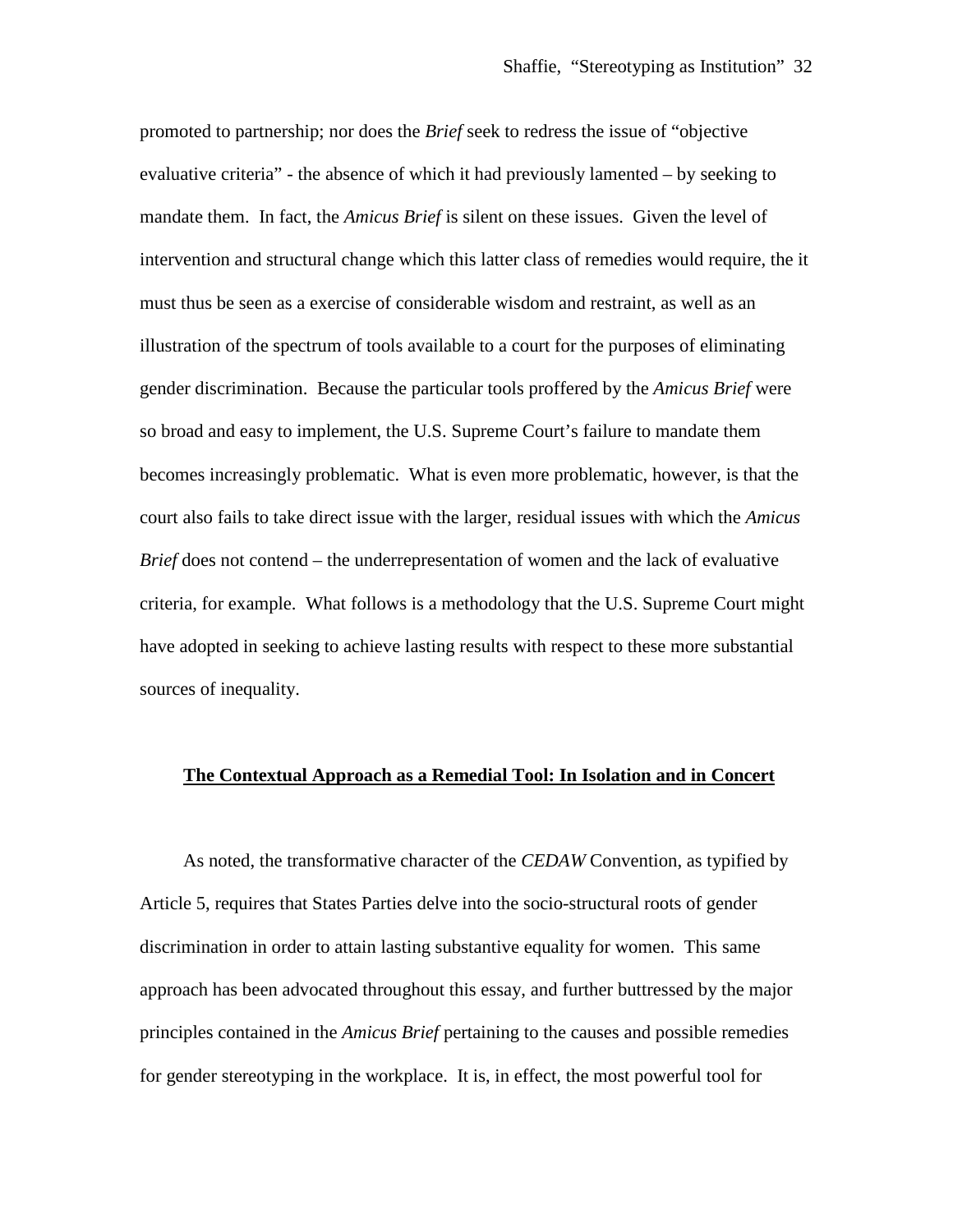grappling with the underlying sources and causes of gender discrimination at the social and institutional level. For the purposes of devising a sound legal methodology, however, the contextual approach must be divided into two distinct phenomenological processes: as a means of *thinking* about gender stereotyping, and a means of *legally analyzing* the same. From the judge's point of view, an assessment and profound awareness of what has variously been termed the socio-structural, ideological or contextual roots of gender discrimination must always be active in order to ensure a fulsome and accurate picture of the scope and depth of the alleged stereotyping which has taken place. As it has been argued, the absence of such an awareness or mental framework will necessarily deprive a court of its ability to properly interpret the evidence before it, to locate the real *situs* of gender discrimination, and thus to fashion a lasting and meaningful remedy. Nevertheless, this *mental* process must be distinguished from sound legal reasoning, which may or may not require or be amenable to the adoption of the contextual approach. A major theme common to virtually all social science literature is the exceeding complexity and subtlety of stereotyping as a cognitive phenomenon. Given the difficulty associated with drawing the many inferences required to accurately pinpoint the socio-structural origins of gender discrimination, and given the significance and finality which a legal judgment may have, courts should be exceedingly careful before seeking to name and to expose such socio-structural origins within the content of their decisions. Such an approach, if adopted too freely, runs the risk of unjustifiably stigmatizing the defendants in a given case, and thus constituting an act of juridical stereotyping in and of itself. Therefore, as a tool for legal reasoning (i.e. written decisions), the contextual approach should be reserved for cases only where there is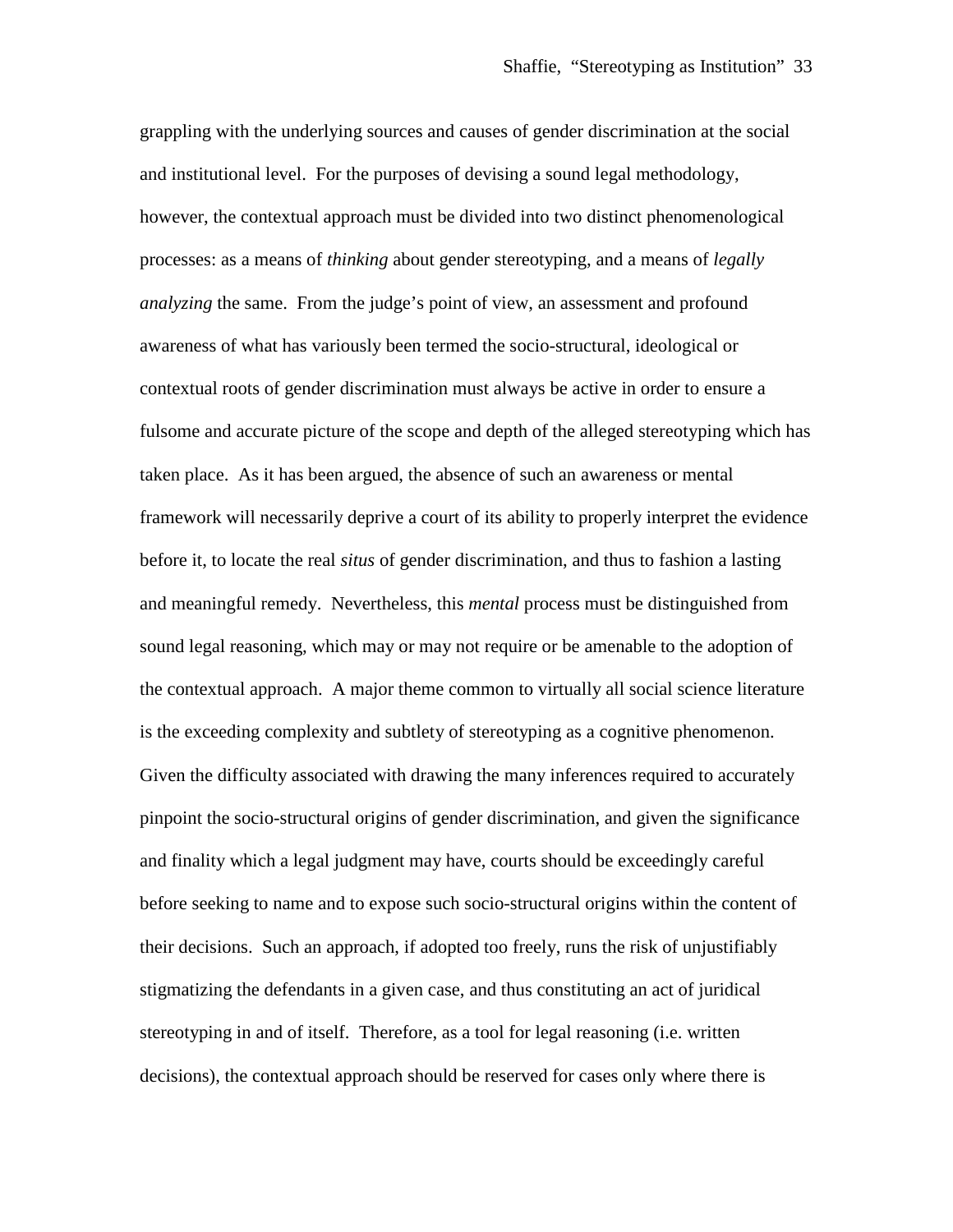ample and varied evidence as to the existence of systemic stereotyping, where the court is satisfied that an important piece of evidence can only be properly construed in light of its underlying, ideological motivational factors, or where justice demands that the probable sources of discrimination be exposed to the public eye. Where a court is satisfied that the evidence surpasses this threshold, the contextual approach should be applied flexibly and with a rigor that is proportionate to the scope and severity of systemic discrimination alleged. This may call for a gentle allusion to the possible sources of discrimination; conversely, it may require a fulsome exposure and condemnation the same in order to ensure a lasting effect. Where, however, a court will have to engage in excessive inference-drawing for the purposes of locating the socio-structural factors, or else where evidence of such systemic stereotyping is less than ample, the contextual approach may better serve its function as a tool of mental, but not legal reasoning. A judge must always be mindful of the complex nexus of factors which contribute to stereotyping; on this point, social science literature is helpful. Nevertheless, this does not mean that courts should in all cases seek to expose the roots of the particular discrimination at issue. While the contextual approach might afford an avenue for directness only in rare circumstances, a court's primary weapon in combating inequality are its remedies. Judges, therefore, must be mindful always of the socio-structural dimensions of the cases of gender discrimination before them, and thus seek to issue those remedies which will attack such discrimination at their institutional roots. Mandating the incorporation of such an analysis explicitly into each and every judgment, however, would require rampant breaches of sound judicial reasoning, and also run the grave risk of backlash at the hands of those stigmatized by the contextual approach and their sympathizers. In this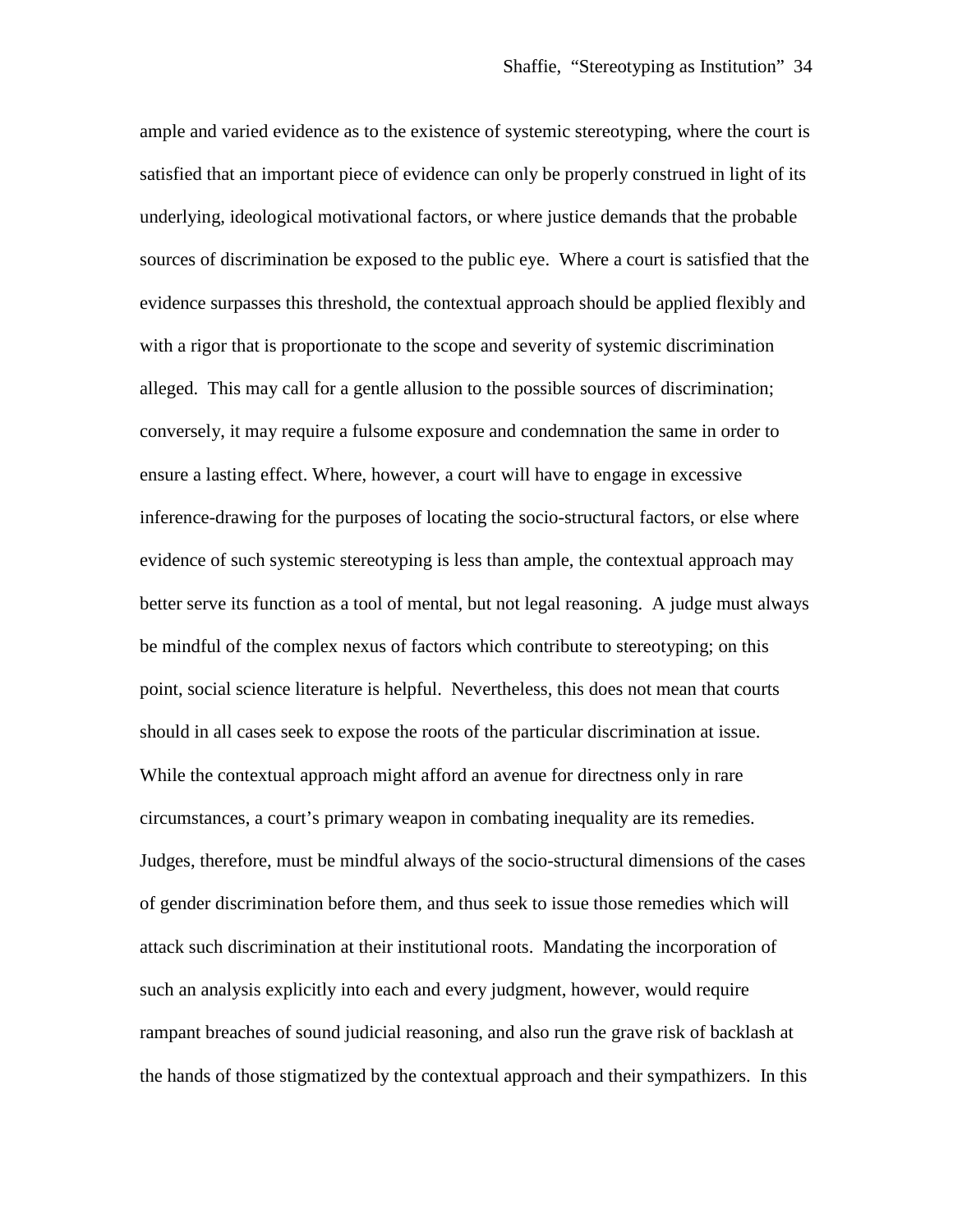way, a judge should recall that, within the context of cases of gender discrimination, his or her primary duty is towards the attainment of transformational equality, not punishment.

Where the facts of a case are not amenable to a fulsome contextual approach, alternative measures exist for the purposes of correcting breaches of gender equality and imposing corrective remedies on the guilty party. Where the particular court is a signatory, *CEDAW* is always engaged in cases of alleged gender discrimination against women. We have noted the ways in which various Articles under Part I of the Convention impose positive duties on States Parties to eliminate discrimination against women in all fields of public and private life. Notably, Article 4(1) permits States Parties to take "special measures" for the attainment of basic equality of opportunity and outcome. Furthermore, Article 4(1) ensures States Parties that such "temporary special measures…shall not be considered discrimination…" so long as any resultant unequal standards are "discontinued," or else modified to reflect the relative position of the sexes, once they have attained their substantive goals. Significantly, *CEDAW* has interpreted Article 4(1) of the Convention has mandating an assessment of the "underlying causes of discrimination against women."<sup>[64](#page-34-0)</sup> The document, which elaborates upon the content and purpose of Article 4(1), further emphasizes the transformative nature of the article and of the Convention as whole in the following way:

The lives of women and men must be considered in a contextual way, and measures adopted towards a real transformation of opportunities, institutions and systems so that they are no longer grounded in historically determined male paradigms of

<span id="page-34-0"></span><sup>64</sup> CEDAW, General Recommendation 25, Temporary Special Measures, U.N.Doc. CEDAW/C/2004/I/WP.I?Rev.1, 30 Jan 2004 (Advanced Unedited Version)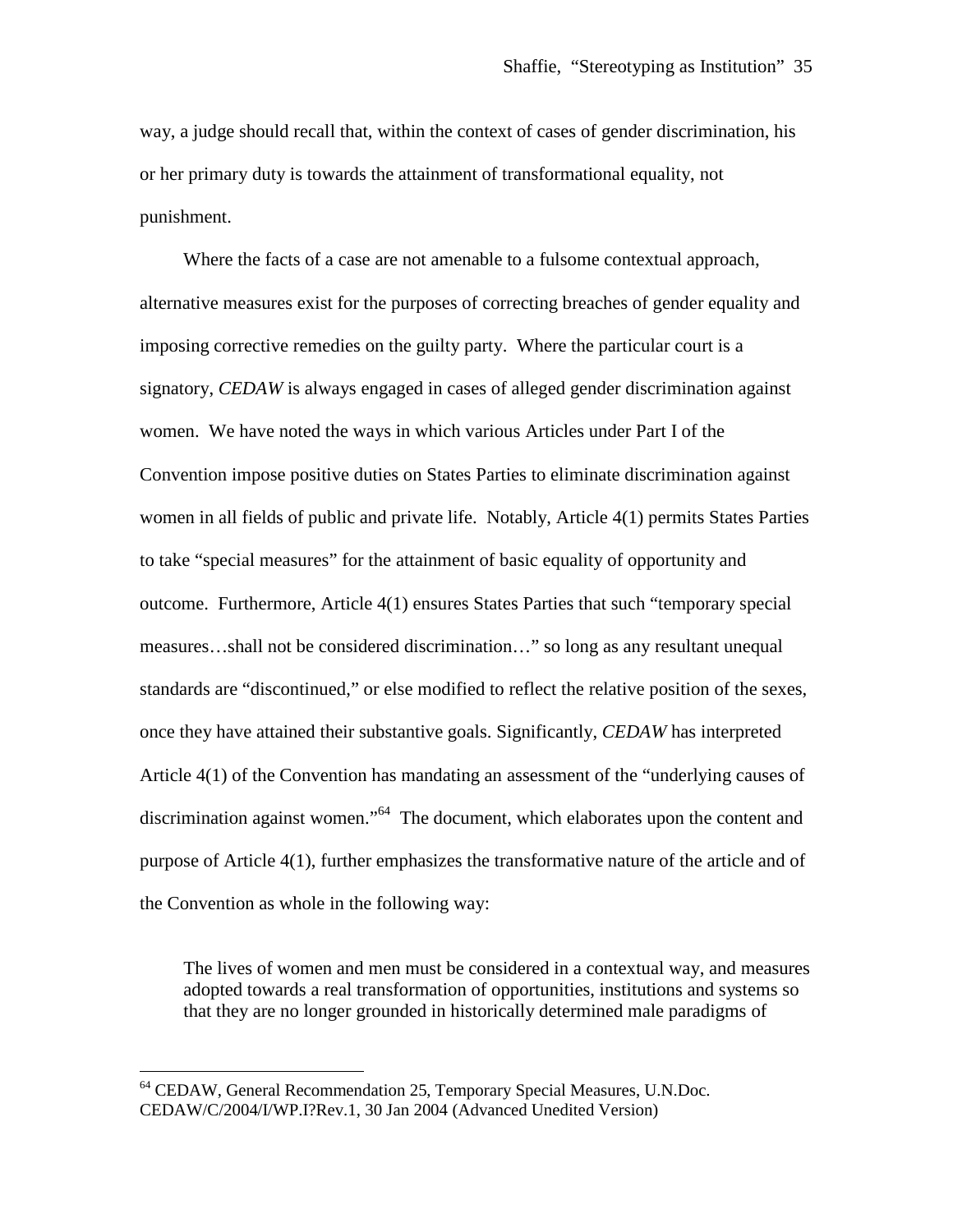power and life patterns.<sup>[65](#page-35-0)</sup>

Article 4(1), therefore, constitutes both a re-affirmation of the ideal of equality as transformation, as well as an exceedingly powerful tool for implementing or supporting sweeping policies for the purposes of eliminating gender discrimination.

*Price Waterhouse* is a prime example of a case amenable to both the contextual approach and to temporary special remedies issuable under Article 4(1) of *CEDAW*. With respect to the former, the combination of the repeated, egregious and unmitigated stereotypical comments made at the firm constitutes an open invitation for precisely the type of fulsome contextual treatment aimed at exposing and diagnosing the institutional dimensions of stereotyping. Had the U.S. Supreme Court taken this route, it thus could have easily expanded the scope and effectiveness of its judgment by requiring the implementation of the *Amicus Curiae* recommendations, as well as the adoption of a set of rigorous guidelines and policies designed specifically to curb and to denounce reliance on stereotypical thinking while promoting an atmosphere of genuine interdependence and mutual understanding. Such a remedy would not have been outside the scope of the court's powers, and may even have taken the form of obiter. On this point, it is important to appreciate that the stigma which invariably attaches upon subjection to the contextual approach will often be enough to stimulate policy changes within the institution under scrutiny.

Where the contextual approach may have solved the issue of the stereotypepermissive policies at Price Waterhouse, Articles 11 and 4(1) of *CEDAW* could have

<span id="page-35-0"></span><sup>65</sup> *Ibid*. at 10.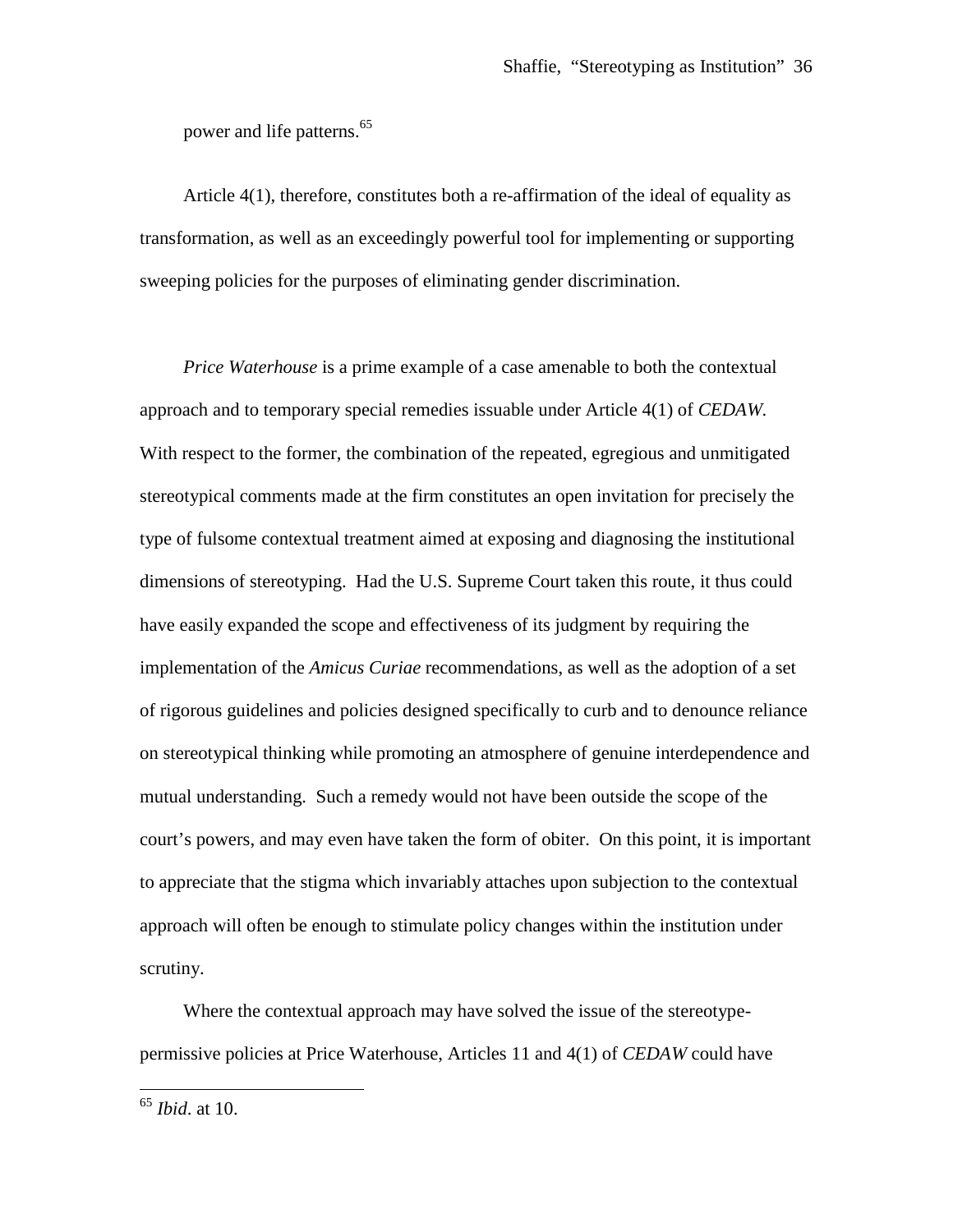provided the heavy artillery needed for a much-needed redistribution of structural power at the firm. Given the blatant – and in the case of Hopkins, unjustifiable – social status disparities as between the men and women at Price Waterhouse, the court could have found Price Waterhouse to have been in breach of Article 11 of the *Convention* on the two grounds previously enumerated: application of equal evaluative criteria, and equality of treatment in the evaluation of the quality of work. It could have then moved to Article 4(1) in order to argue that breaches of Hopkins' employment rights are indicia of the unequal treatment of women at Price Waterhouse generally - as evidenced, for example, by women's marked underrepresentation at the partnership level of the firm. In fact, because such power disparities were so outrageous in the *Price Waterhouse* case, the Supreme Court may well have turned directly to Article 4(1) of the Convention alone and mandated immediate "special measures" to the effect that a certain percentage of women comprise the makeup of Price Waterhouse's partnership within a certain time frame. Such a remedy would accord with Article 4(1)'s explicit concern with "the objectives of equality of opportunity and treatment," and with the Convention's transformational goals of "ensuri[ing] the full development and advancement of women" more generally. In this way, the U.S. Supreme Court could have employed Article 4(1) in concert with the contextual approach and the recommendations of the *Amicus Brief* in order to effectively heal every site and source of inequality at the level of Price Waterhouse's institution.

The aims of transformational equality are nothing if not grandiose. The ultimate vision of women's *de facto* equality with men – one, in fact, which no longer depends on dichotomous thinking to derive its meaning – is a laudable but distant goal. The